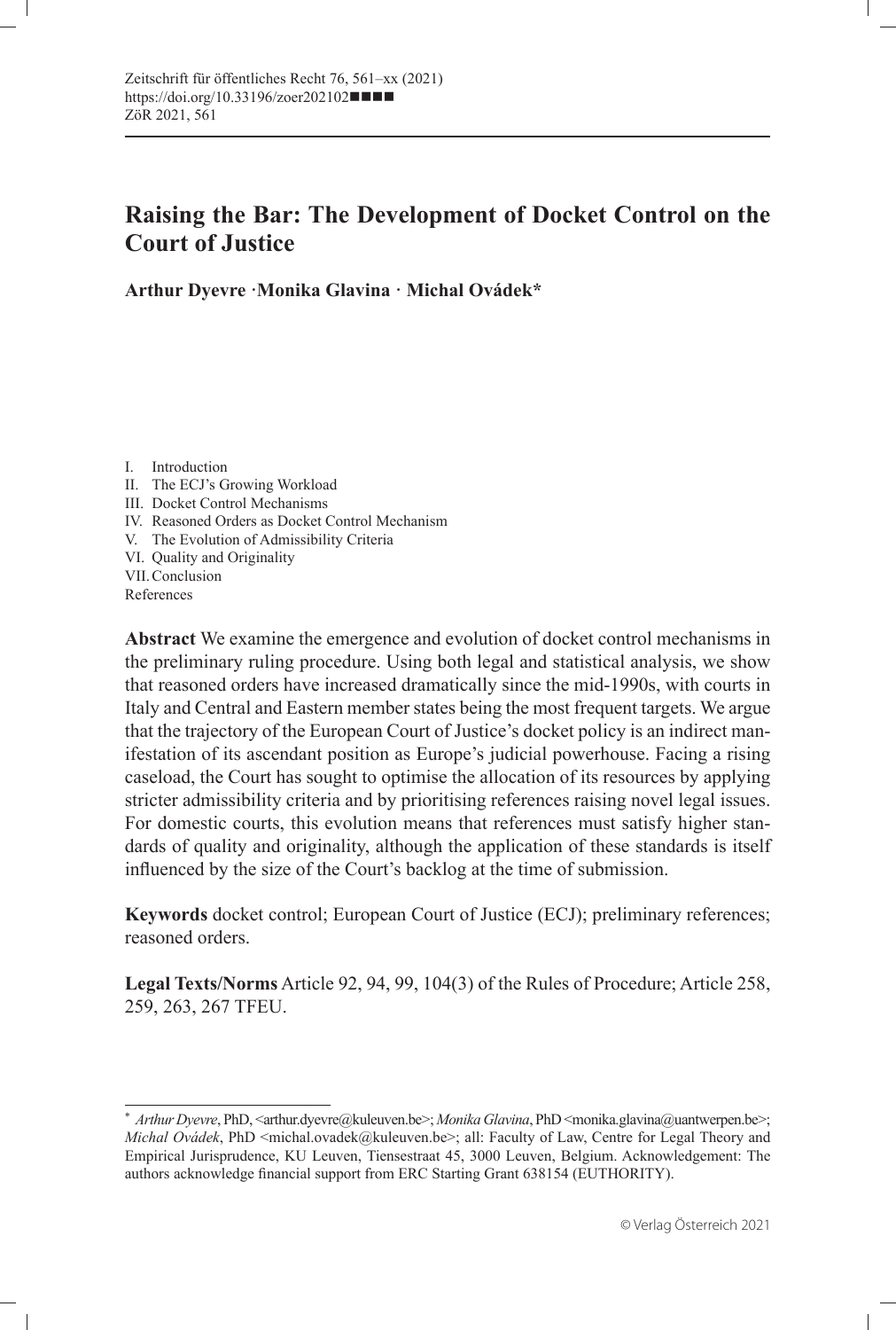## **I. Introduction**

While justice might seem to require that everyone should have her case heard, no judicial body has infinite resources. A new court may initially face a small caseload. At this stage, its judges and supporting staff may even welcome new litigants. Yet, unless judicial resources grow in tandem with the court's workload, there is inevitably a point at which the judges' expanding caseload starts having an impact on how the court processes legal disputes. The duration of proceedings may lengthen and a large backlog may soon begin to form. This may prompt talks of a "docket crisis"1 or that the "court is the victim of its own success"2. A docket crisis can be addressed in various ways, some more radical than others. A court may start by attempting to manage its existing resources better and reallocate them so that cases are dealt with more quickly and in larger numbers. This will often mean spreading resources – *ie* the court's time along with its intellectual and administrative firepower – over more cases with the result that fewer resources are expended on each. Alternatively, the court may choose to allocate different amounts of resources to different groups of cases depending on criteria such as apparent complexity, the nature of the governmental act being challenged, the broader implications of the issue raised, and so on. Another way of saving resources is to dispose of cases by summary judgements. While sparing judges the pain of having to write a full opinion, summary judgements can also save the time and efforts in bargaining and negotiation which is sometimes required to have a panel agree on an *opinio decidendi*. A more radical avenue to tackle a caseload crisis is to grant judges some discretion over case selection. A discretionary docket – as opposed to a mandatory docket – permits judges to decide which disputes are really worthy of the court's precious resources.

These institutional choices have important implications, both for the court and for litigants. From the vantage point of the court, choosing what caseload management strategy to adopt involves a delicate trade-off at the level of principles. Individual justice requires that everyone is entitled to her "day in court". But a court's constitutional function, where it has one, demands that it focuses on disputes raising new questions. Justice requires celerity – justice delayed is justice denied. But speedier case disposition may come at the expense of quality – poorly justified decisions or even erroneous ones. As regards litigants, the case management approach adopted will affect how much attention, if any, their case gets from the judges. A mandatory docket means the litigants will decide what cases are heard. But a discretionary one means that the judges' own appraisal of what cases are important or sufficiently meritorious will ultimately decide who has a day in court.

<sup>1</sup> *Hjalte Rasmussen*, Docket Control Mechanisms, the EC Court and the Preliminary References Procedure, in Henry G. Schermers (ed), Article 177 EEC: Experiences and Problems (1987) 83; *Anthony Arnull*, Case Note on the Telemarsicabruzzo Case, Common Market Law Review 2 (1994) 377 (377 et seq); *idem*, Judicial Architecture or Judicial Folly? The Challenge Facing the European Union, European Law Review 24 (1999) 516; *Sarah E. Strasser*, Evolution & Effort: The Development of a Strategy of Docket Control for the European Court of Justice & the Question of Preliminary References, Jean Monnet Working Paper (Jean Monnet Chair 1995); *Takis Tridimas*, Knocking on Heaven's Door: Fragmentation, Efficiency and Defiance in the Preliminary Reference Procedure, Common Market Law Review 40 (2003) 9; Paul Craig/ Gráinne de Búrca (eds), The Evolution of EU Law2 (2011) 373, 387 et seqq.

<sup>2</sup> *Morten Broberg/Niels Fenger*, Preliminary References to the European Court of Justice (2014) 5.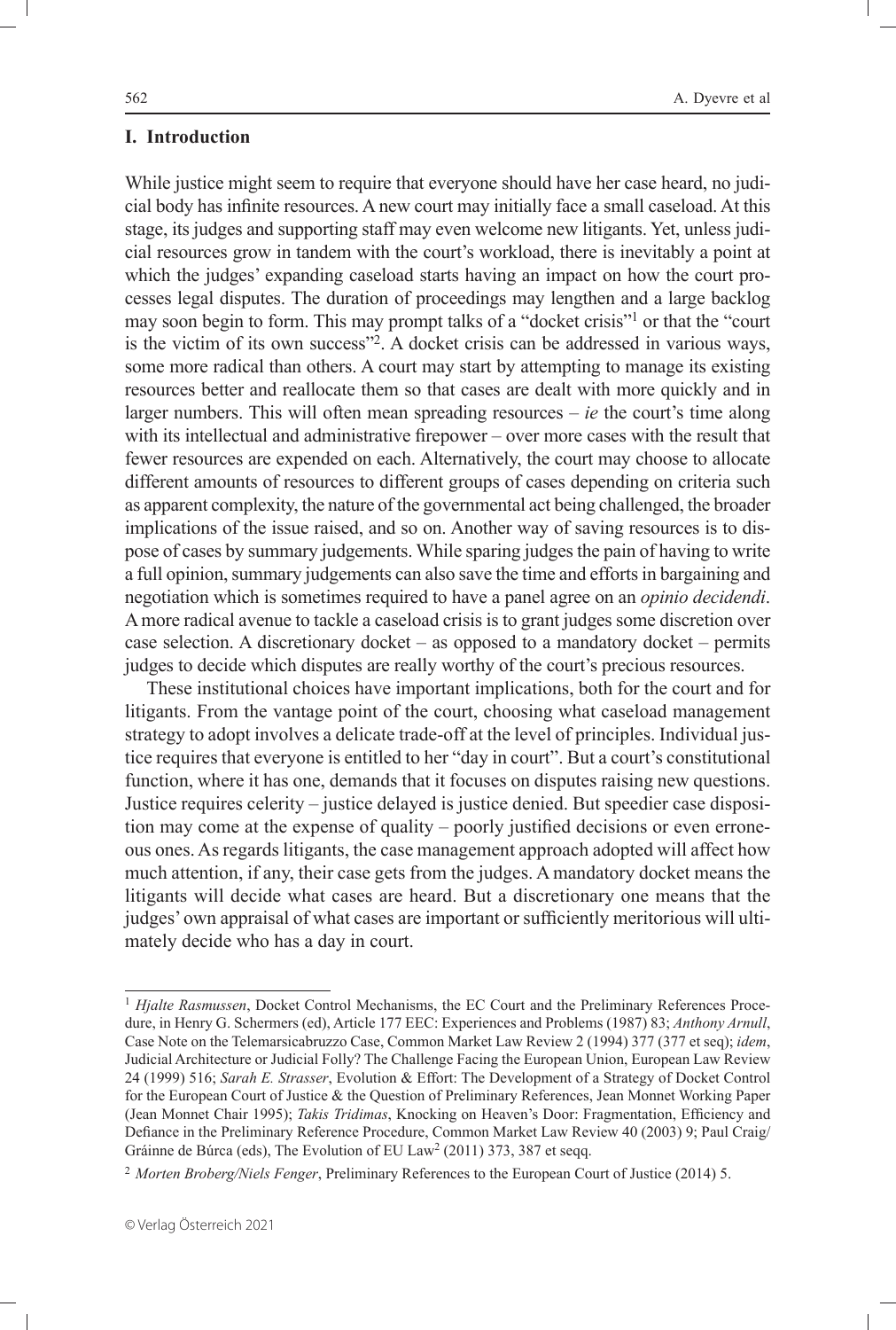In this essay, we examine the case selection practices of the European Court of Justice (ECJ) with regard to preliminary references. On the face of things, it would seem that case management in the context of the preliminary ruling procedure raises an even knottier problem. Indeed, the right to submit references to the ECJ belongs not to litigants but to domestic judges. Because cooperation with domestic judges has been and remains so important for the ECJ,<sup>3</sup> we might expect that the Luxembourg Court would be reluctant to tighten admissibility criteria or to practice greater selectivity, for fear it might antagonise its most important domestic interlocutors. However, as we shall see, a systematic examination of the Court's practice reveals a dramatic evolution. In early years and up until the mid-1990s, the Court seemed keen to encourage domestic judges to submit references and applied lax admissibility criteria. Orders and removals were rare. But, around the turn of the millennium, when the duration of preliminary ruling proceedings reached new heights, these became much more frequent. The Court started to dismiss an increasing number of preliminary references as "manifestly inadmissible" or as pertaining to "settled issue". "Prompted" withdrawals – cases withdrawn at the request of the Court – also became an additional docket control mechanism. Their frequency has continued to rise substantively in recent years. At the same time, the Court has tightened its Rules of Procedure to reflect its changed practice. While the residual discretion that admissibility doctrines and Rules of Procedure afford the Court is limited, we show that there is a systematic, statistical relationship between the proportion of references ending in an order and the number of cases waiting on the ECJ's docket. References from Italian and Central and Eastern European courts account for a disproportionate share of the ECJ's summary judgments, which sheds light on what the European Court now expects from referring judges in terms of both quality and originality. To summarize the evolution of the Court's docket policy, we liken the Court to an academic journal. In the early years,

the Court's editorial and review policy were generous and lax, reflecting the low number of submissions. But as the Court attracted more references and gradually morphed into the judicial superpower that now sits at the apex of the EU legal system, it also became more demanding towards submitters. Rather than reflecting a constitutional reorientation, the evolution of the Court's admissibility practices seems guided by efficiency considerations in the context of the Court's core law-finding and law creation functions.

Before entering into the substance of our argument, a word about methodology. In addition to applying traditional legal analysis to the careful parsing of the relevant legal texts and doctrines, our study also relies on hard data. The reason why we use quantitative data is that we believe that it is impossible to understand a court's docket management practices – be it the ECJ's – by only looking at doctrines and rules of procedure. Here we take inspiration from American legal realists, who insisted that legal scholars should try to uncover the "real rules" followed by judges and not restrict

<sup>3</sup> *Alec Stone Sweet*, The Judicial Construction of Europe (2004); *idem*, Governing with Judges: Constitutional Politics in Europe (2000); *Jan Komárek*, "In the Court(s) We Trust?" On the Need for Hierarchy and Differentiation in the Preliminary Ruling Procedure, European Law Review 32 (2007) 467; *Joseph H. H. Weiler*, The Transformation of Europe 100 (1991) 2403; *Hannes Rösler*, The Right to Refer to the European Court of Justice – Should It Be Limited to the Courts of Last Instance?, in Kai Purnhagen/Peter Rott (eds), Varieties of European Economic Law and Regulation. Liber Amicorum for Hans Micklitz (2014) 835.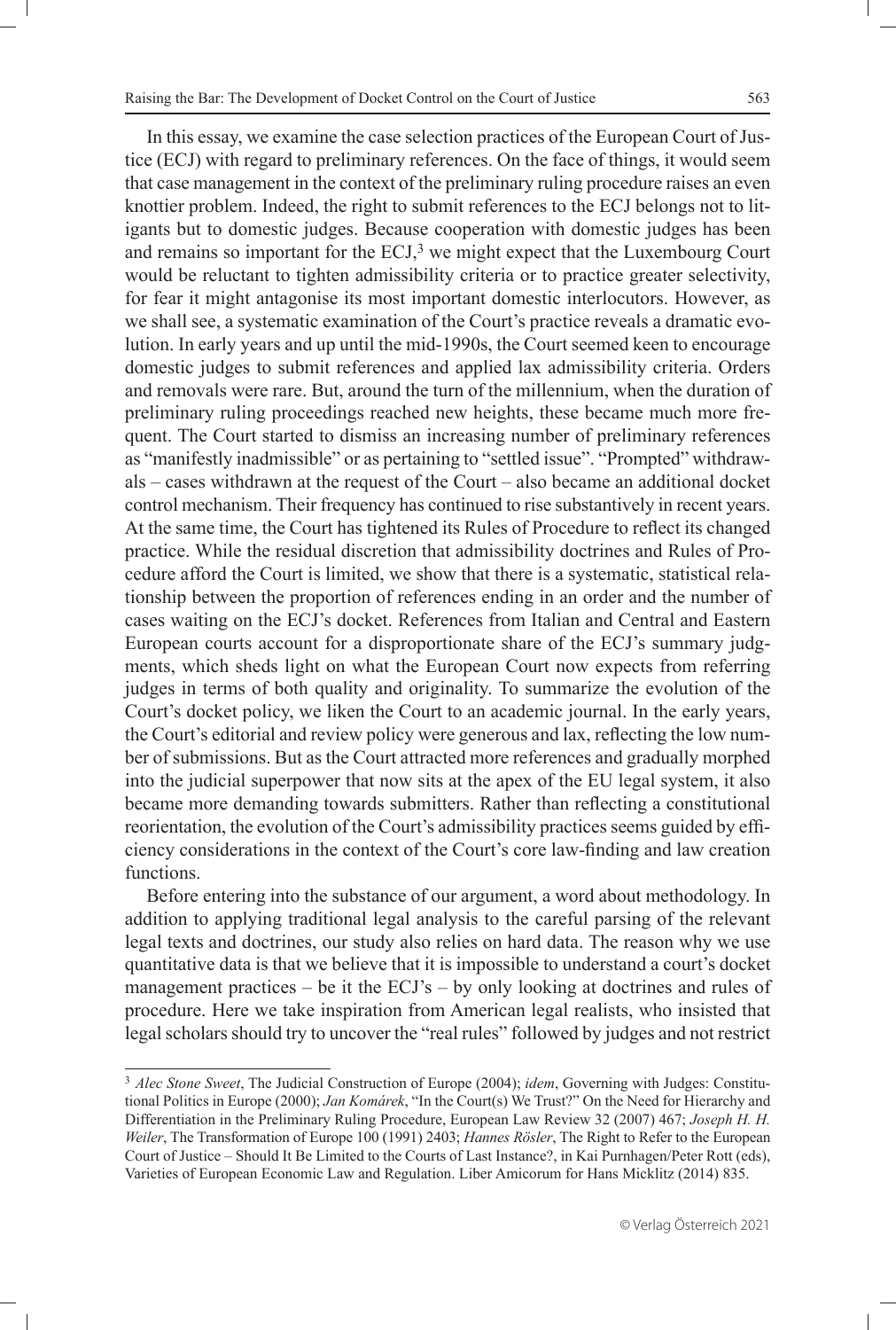their attention to the "paper rules".4 This does not mean that the paper rules – the doctrines, treaty provisions and rules of procedures – do not matter – we have no doubt that they do. But, as legal realists argued, the paper rules are usually  $-$  as is the case, we believe, with the ECJ's docket management practices – only a poor approximation of the real rules. The set of considerations taken into account by judges in reaching decisions is often richer and more complex than what the language of the paper rules suggests.<sup>5</sup> When it is so, data and quantitative analysis become useful tools to uncover patterns which in turn may reveal aspects of a court's practices that traditional doctrinal analysis would be unable to capture. These important insights from the legal realist movement motivate the methodological approach adopted in the present Essay. We do not argue that either doctrinal or quantitative analysis is superior to the other, but we combine the two methods to cast a wider light on the evolution of the ECJ's practices. We believe that the combination of the two methods helps us paint a more accurate picture of the Court's practices. As for our data, it consists primarily of all preliminary references decided by the European Court of Justice over the period 1961–2017. For each reference the following information was compiled – either manually or using computer-aided web scraping methods – from the EUR-Lex website:<sup>6</sup> case number; filing date of the reference; country of origin; submitting court; date of ECJ decision; type of decision (judgment, order, removal); number of words; and, for reasoned orders, the justification furnished by the ECJ (no jurisdiction, manifestly inadmissible, settled issue).

This Essay is structured as follows. Section Two documents the evolution of the ECJ's caseload and its impact on the duration of the preliminary ruling proceedings. Section Three discusses possible strategies to address a workload crisis. Section Four elaborates on the strategy adopted to address the ever-growing workload of the Court, namely the disposition of reference by reasoned order. We discuss what reasoned orders are and provide examples of cases in which the Court resorted to this form of case disposition. We then turn to the discussion on how reasoned orders are used by the Court as a type of resource management mechanism. Section Five then seeks to characterise the strategy and selection criteria adopted by the Court. We examine how the Court's Rules of Procedure have changed and become stricter over time. Section Six looks in more detail at the justification adduced by the Court dispose of references by reasoned order. While discussing cross-national divergence in the incidence of reasoned orders, we examine how the odds that a case will be terminated by a reasoned order relate to the size of the Court's backlog. We conclude with some thoughts on the implications of our findings for judges and litigants.

<sup>4</sup>*Karl N. Llewellyn*, A Realistic Jurisprudence – the next Step, Colum. L. Rev. 30 (1930) 431; *Frederick Schauer*, Legal Realism Untamed, Tex. L. Rev. 91 (2012) 749; *Matthew C. Stephenson*, Legal Realism for Economists, Journal of Economic Perspectives 2 (2009) 191; *Brian Leiter*, Rethinking Legal Realism: Toward a Naturalized Jurisprudence, Texas Law Review 1997, 267.

<sup>5</sup>*Stephenson* (Fn 4).

 $6$   $\leq$ www.eur-lex.europa.eu $>(05.08.2019)$ .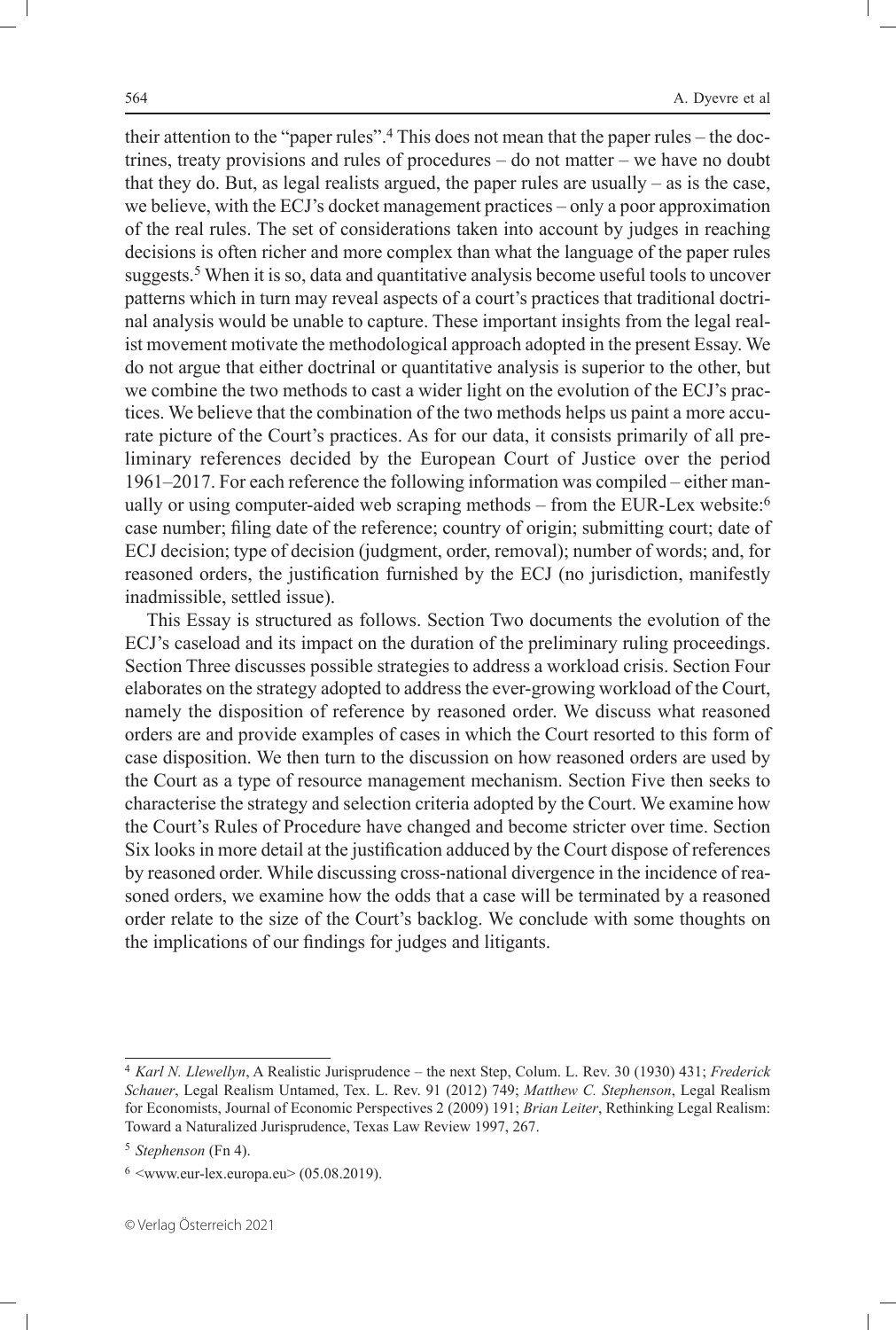## **II. The ECJ's Growing Workload**

Numbers help get a sense of the challenge that has confronted the ECJ. Figure 1 illustrates the growth of the ECJ's overall caseload from 1953 to 2018. The chart breaks down the figures by procedure: annulments (ANNUL), infringements (INFR), preliminary references (PREL) and staff cases (STAFF).<sup>7</sup> Note that the data excludes cases handled by the General Court and the Civil Service Tribunal.

Figure 1 shows that the number of preliminary references has increased manifold since the 1960s. The increase has been continuous and consistent over time, in contrast to annulment and infringement cases (the latter have experienced a remarkable decline since the mid-2000s). Preliminary references represent the bulk of the ECJ's caseload, which do not come as a surprise to those who closely watch the Court. What has been less widely noticed is the rise in orders and removals, which started in the 1990s for preliminary references and somewhat earlier for annulment cases. These are direct manifestations of the Court's changed docket policy.



Fig. 1. Type of decision by procedure, 1953–2018. ANNUL = annulment procedure (Article 263 TFEU); INFR = infringement procedure (Article 258 and 259 TFEU); PREL = preliminary ruling procedure (Article 267 TFEU)

<sup>7</sup> Staff cases are only included to the extent that they ended up on the Court of Justice's docket.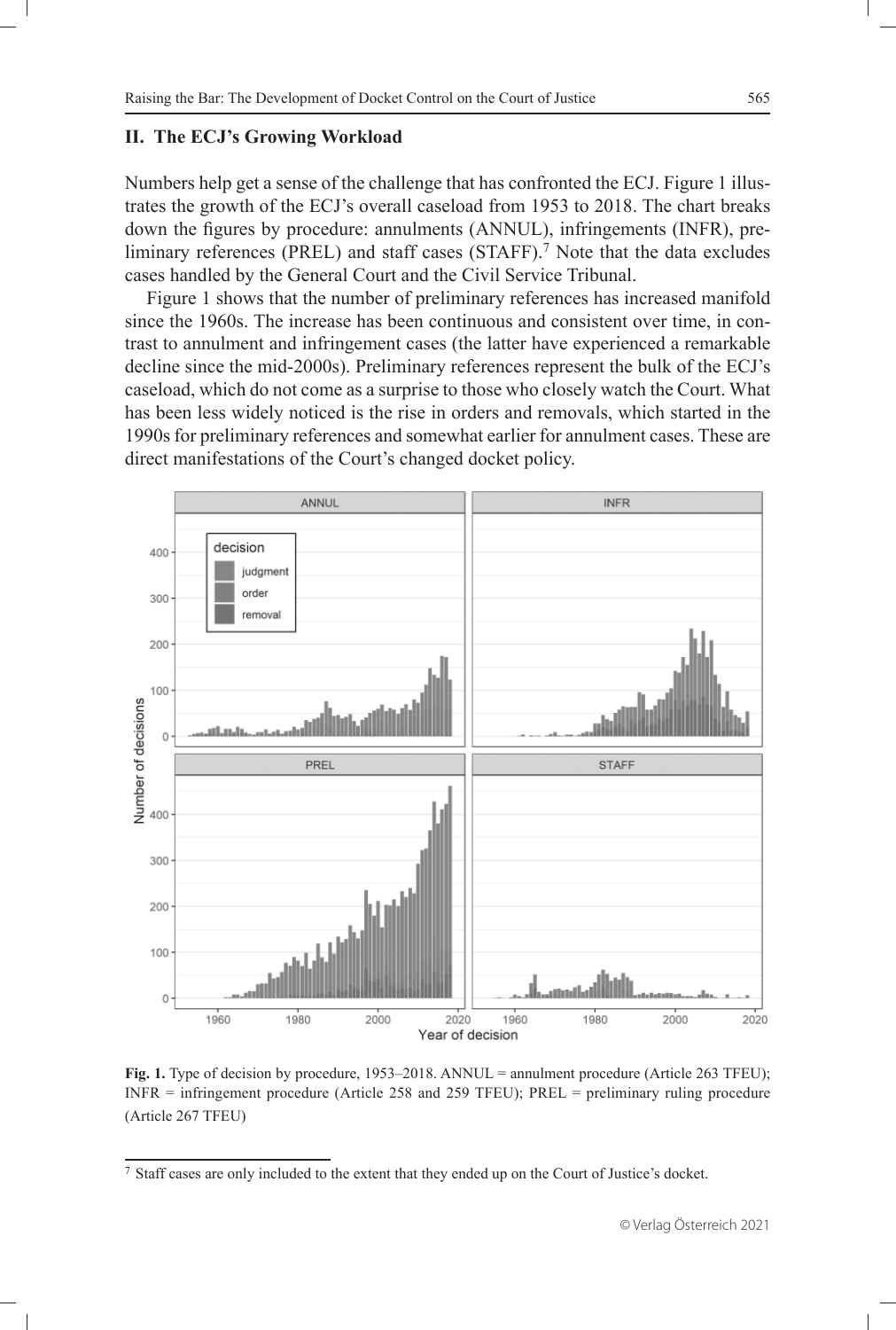While the ECJ's funding and staff have been upgraded at several junctures over the years,<sup>8</sup> the expanding caseload has clearly impacted the duration of proceedings. Figure 2 shows that the average duration of preliminary reference proceedings<sup>9</sup> began to rise in the late 1970s and increased steadily to reach a peak of more than 700 days in 2003. After that, it fell rapidly to about 460 days by the 2010s, which is roughly where it was in the early 1990s. The diminution observed after 2003 may have had several causes. Eastern enlargement, by increasing the number of ECJ judges, may have played a part. As has a simultaneous slowdown in the growth rate of preliminary references (which lasted until referral rates picked up speed again after 2010), which may have further amplified the effect of expanded judicial personnel. Yet the more frequent use of orders may have helped to reduce the backlog of cases too, as we shall see in more detail below.



**Fig. 2.** Average duration of Article 267 proceedings in days, 1963–2018

<sup>8</sup> See Court of Justice of the European Union, Annual reports on judicial activity, <https://curia.europa.eu/ jcms/jcms/Jo2\_11035/rapports-annuels> (22.04.2021).

<sup>&</sup>lt;sup>9</sup> Duration is calculated from the day the reference is filed to the day the ECJ's decision (judgment, order or removal) is rendered.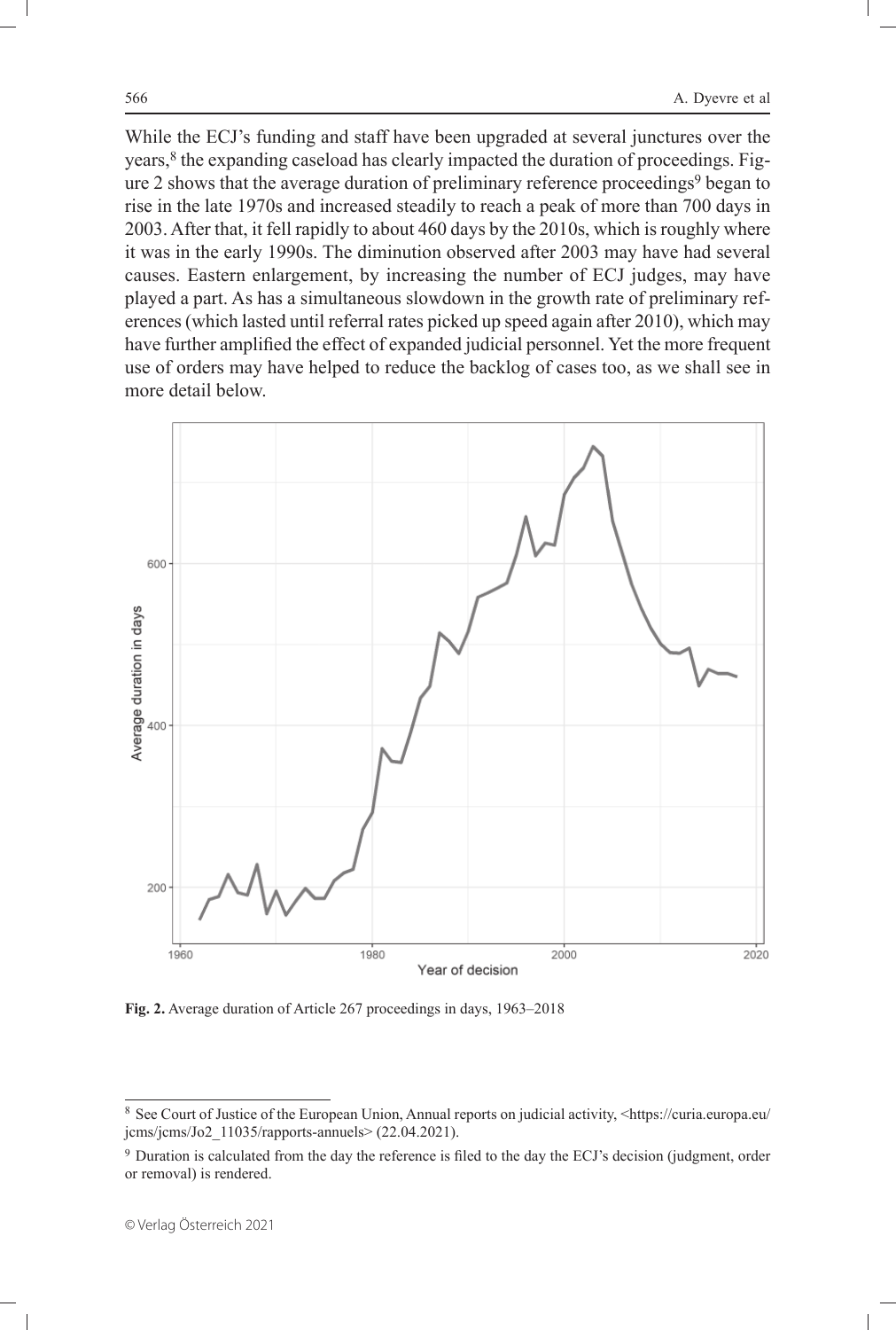#### **III. Docket Control Mechanisms**

Save for the measures that enlarge judicial resources – such as extra staff – or merely reallocate them to exploit a slack in productivity, the possible avenues to tackle a docket crisis involve either reducing the amount of attention expended on individual cases or keeping some cases off the court's docket entirely. The most radical solution is to grant judges full discretion over case selection. As legal comparativists know, this solution is embodied in the *certiorari* system governing access to the United States Supreme Court since 1925 (and extended in 1988 to cover the Court's entire jurisdiction). Its effect can be momentous. While the US Supreme Court receives around 8000 petitions for a *writ of certiorari* every year, it only grants the precious *cert* in only about 1 % of cases. With a ratio of less than nine cases per judge per year, US Supreme Court Justices are not exactly overworked.10 A discretionary docket allows judges to concentrate on issues that *they* deem important – even when the litigants might think otherwise. To put it differently, discretionary docket affords judges *negative* agenda control. Judges can decide whether a given legal issue should be addressed and whether it is the right time or the right case to do so.

Introducing such a system in the EU court system would almost certainly require a treaty revision. However, standing doctrines can be manipulated to achieve, if not the same result, at least some degree of docket control. The ECJ's standing doctrines with regard to Article 263 TFEU have largely kept private litigants out of annulment cases.11 Had the Court set out less restrictive conditions for this class of "unprivileged" claimants, annulment cases might well outnumber preliminary references. The fact that the Court generously granted standing to the European Parliament in inter-institutional disputes<sup>12</sup> shows that the rules can be tweaked when the Court so wants. The language of *locus standi* doctrines and/or admissibility criteria formally enshrined in legislation or in rules of procedure can make a court's access rules functionally close to a discretionary docket.

<sup>&</sup>lt;sup>10</sup> Some scholars have argued that US Supreme Court justices deliberately keep the Court's caseload low to free up time for non-judicial activities such as delivering commencement speeches, writing best-selling autobiographies or appearing on television, see *Lee Epstein/William M. Landes/Richard A. Posner*, The Behavior of Federal Judges: A Theoretical and Empirical Study of Rational Choice (2013) 37.

<sup>&</sup>lt;sup>11</sup> The strict interpretation of the *locus standi* requirements given by the ECJ has been subjected to a widespread criticism by legal scholars. See, for example, *Paul Craig*, Standing, Rights, and the Structure of Legal Argument, European Public Law 4 (2003) 493; *Adam Cygan*, Protecting the Interests of Civil Society in Community Decision – Making – the Limits of Article 230 EC, ICLQ 4 (2003) 995; *Stefan Enchelmaier*, No-One Slips Through the Net? Latest Developments, and Non-Developments, in the European Court of Justice's Jurisprudence on Art. 230(4) EC, Yearbook of European Law 1 (2005) 173. See also *Haakon Roer-Eide/Mariolina Eliantonio*, The Meaning of Regulatory Act Explained: Are There Any Significant Improvements for the Standing of Non-Privileged Applicants in Annulment Actions?, German Law Journal 9 (2013) 1851; *Jason Haynes*, Revisiting the Locus Standi of Private Applicants in Judicial Review Proceedings under CARICOM and EU Law: A Comparative Perspective, Commonwealth Law Bulletin 1 (2015) 59–81; *Michał Krajewski*, The Many-Faced Court: The Value of Participation in Annulment Proceedings, European Constitutional Law Review 2 (2019) 220.

<sup>&</sup>lt;sup>12</sup> ECJ 22.05.1990 Case C-70/88 (European Parliament/Council of the European Communities) ECLI:EU:C:1990:217.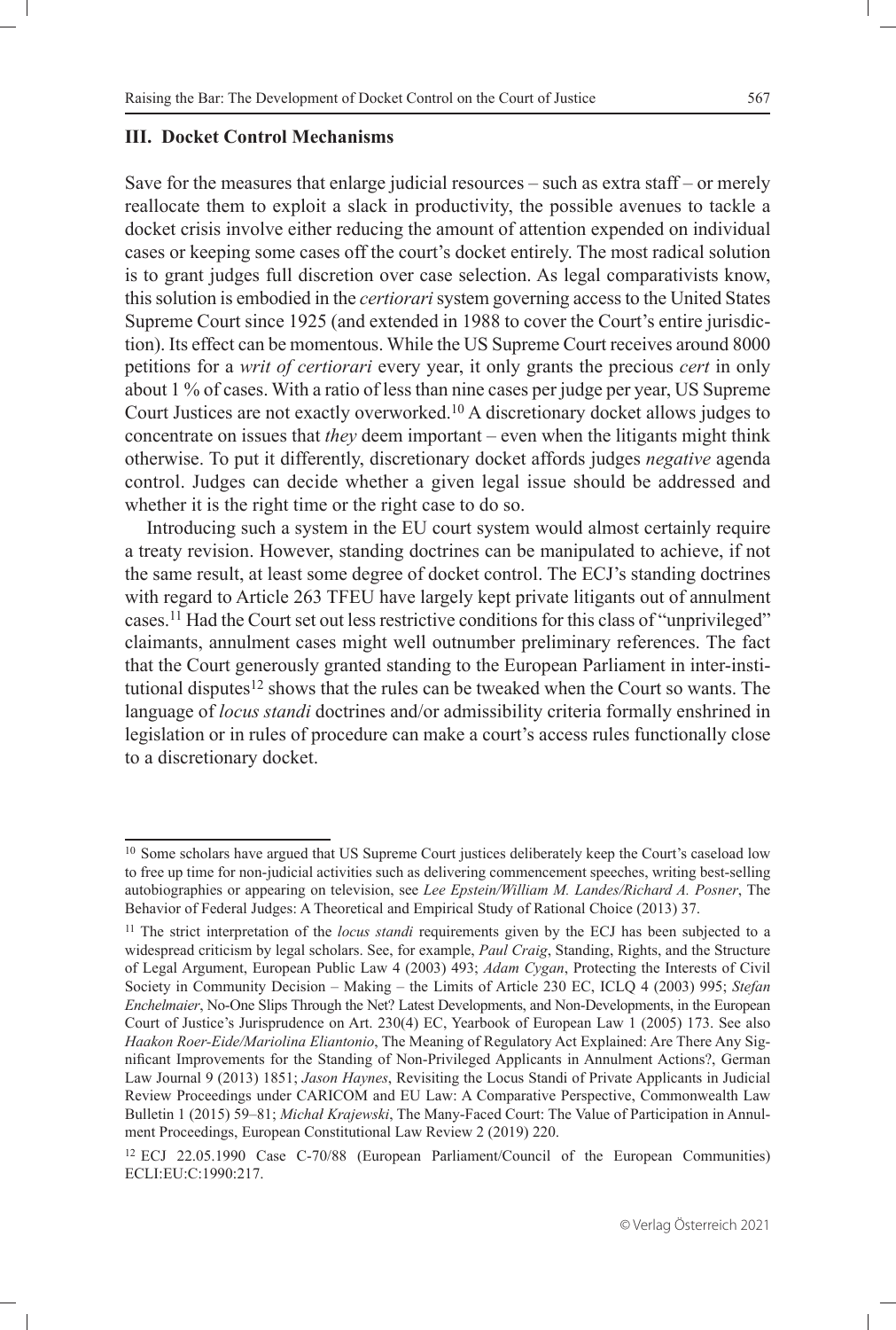

**Fig. 3.** Docket control schemes and discretion over case selection

As illustrated in Fig. 3, *locus standi* doctrines and admissibility criteria employing unspecific, vague terms like "individually concerned", "ill-founded" or "serious" afford judges a good deal of discretion even within what formally remains a mandatory docket. Arraying access rules on a continuum from zero to full discretion, such a scheme falls somewhere between US-style *certiorari* and a system of mandatory review with specific admissibility leaving little or no room to pick and choose.<sup>13</sup>

Worried that the excessive duration of proceedings might discourage national courts to request a preliminary ruling, some scholars have advocated the introduction of a filter system at ECJ level that would operate along similar lines.<sup>14</sup> Other proposals to address the ECJ's case management challenge, though, did not entail giving the Court greater discretion over case selection. Restricting the right to refer to courts of the last instance,<sup>15</sup> with or without exceptions,<sup>16</sup> would certainly bring down the number of references – though perhaps not as much as one might think.17 In any case, it would not affect the Court's power over case selection. The same goes for transferring the Court of Justice's jurisdiction to the General Court,<sup>18</sup> or the establishment of regional courts to add to the existing judicial architecture of the EU.19 Ditto for the measure that would encourage or oblige national courts to suggest the answer to be given to the submitted questions.20 Likewise, further broadening and relaxing the *CILFIT* criteria would increase the discretion of referring national courts but not that of the ECJ.21

<sup>&</sup>lt;sup>13</sup> Supreme and constitutional courts in many countries of Latin America, for example, have a mandatory docket, which requires them to hear (nearly) all the cases that reaches them, resulting in huge backlogs. See *Tom S. Clark/Aaron B. Strauss*, The Implications of High Court Docket Control for Resource Allocation and Legal Efficiency, Journal of Theoretical Politics 2 (2010) 247.

<sup>14</sup>*Catherine Barnard/Eleanor Sharpston*, The Changing Face of Article 177 References, Common Market Law Review 5 (1997) 1113; *Hjalte Rasmussen*, Remedying the Crumbling EC Judicial System, Common Market Law Review 5 (2000) 1071; *Strasser* (Fn 1); *Tom Kennedy*, First Steps towards a European Certiorari, European Law Review 18 (1993) 121.

<sup>15</sup>*Rasmussen* (Fn 14) 1104; *Rösler* (Fn 3); *Broberg/Fenger* (Fn 2) at 31.

<sup>16</sup>*Rasmussen* (Fn 14) 1104; *Rösler* (Fn 3); *Broberg/Fenger* (Fn 2) 31.

<sup>&</sup>lt;sup>17</sup> As a group, last instance courts have become the most frequent users of the preliminary ruling procedure, see *Arthur Dyevre/Monika Glavina/Angelina Atanasova*, Who Refers Most? Institutional Incentives and Judicial Participation in the Preliminary Ruling System, Journal of European Public Policy 6 (2020) 912.

<sup>&</sup>lt;sup>18</sup> Rasmussen (Fn 14) 1098; *Francis G. Jacobs*, Recent and Ongoing Measures to Improve the Efficiency of the European Court of Justice, European Law Review 29 (2004) 823; *Broberg/Fenger* (Fn 2) 26; *Tridimas* (Fn 1) 21.

<sup>19</sup>*Jean Paul Jacqué/Joseph H. H. Weiler*, On the Road to European Union – A New Judicial Architecture: An Agenda for the Intergovernmental Conference, Common Market Law Review 2 (1990) 185.

<sup>20</sup>*Broberg/Fenger* (Fn 2) 30.

<sup>21</sup> *Strasser* (Fn 1); *Rasmussen* (Fn 14).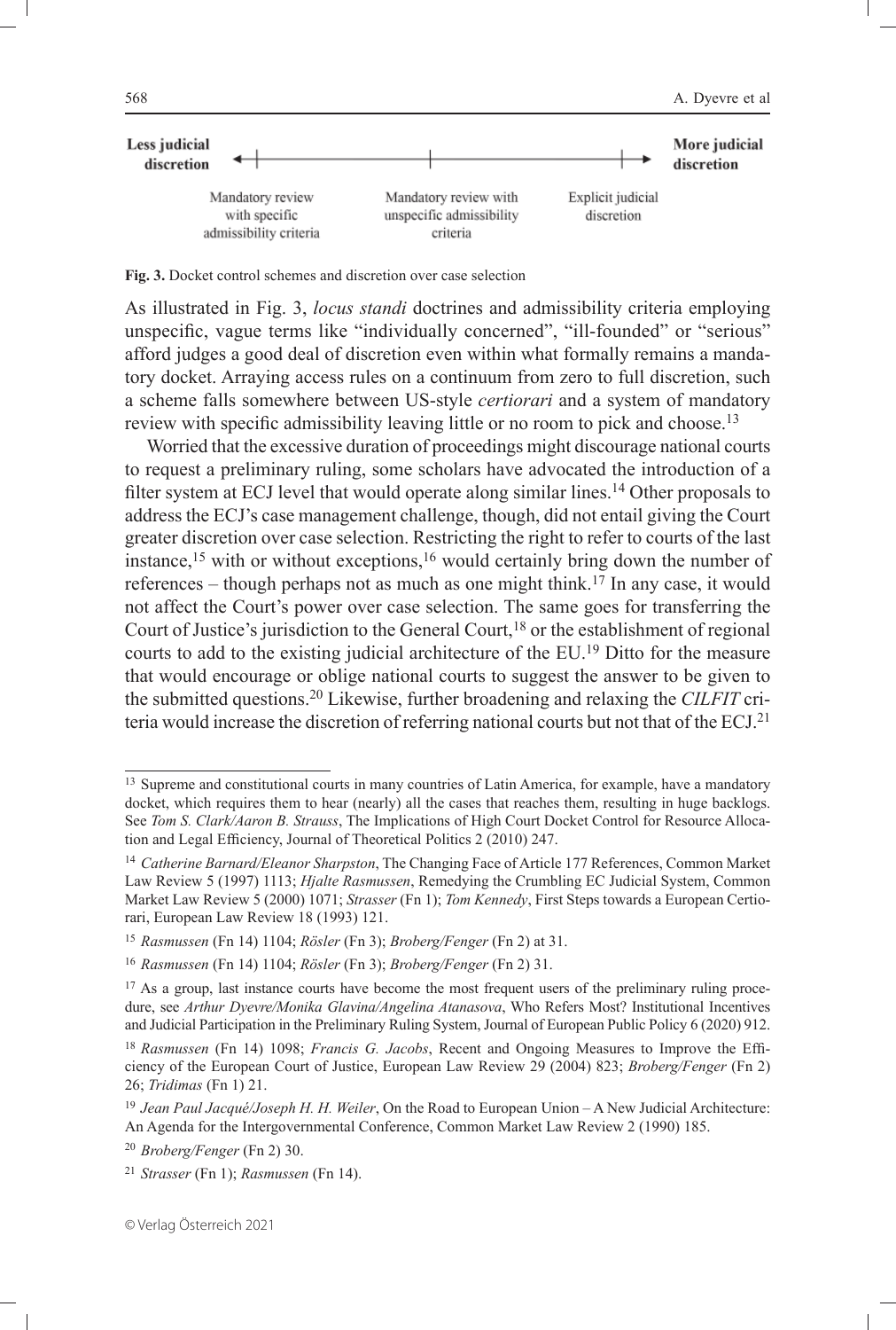These proposals have not been embraced by the Court, nor by treaty-makers. One reason, presumably, is that they do not square well with what the Court and EU legislators believe its function should be in the context of the preliminary ruling system. The criteria used in the ECJ's Rules of Procedure – which we shall examine in greater detail in the next section – provide the Luxembourg Court with only a modicum of discretion over the selection of references. "Manifestly inadmissible" and "no reasonable doubt" are not as indeterminate as "individually concerned", "serious" or even "ill-founded". This underscores an important aspect of case selection in the context of the preliminary ruling procedure. First, the preliminary ruling mechanism is the only formal channel of interaction between the ECJ and domestic judicial bodies. It has played a central role in giving EU law real legal bite within domestic legal systems. Yet, it bears reminding that references are not submitted by litigants but by *judges*. So, inasmuch as the ECJ needs domestic judges not only to bring fresh references but also to implement its preliminary rulings, it should be wary of rejecting submissions in a way that irritate or antagonize its domestic interlocutors. As the US Supreme Court illustrates, greater discretion over case selection is correlated with greater unpredictability. Litigants and lower courts experience the *certiorari* procedure as a lottery.22 This is probably not the perception the ECJ would like to create among referring courts. Unpredictability and uncertainty could spark frustration and foment resentment among domestic judges.23 Nor should we expect the Court to embrace a system excluding entire categories from the preliminary ruling system. Though the danger always exists that we infer too much from a single case, *Cartesio*24 implies that the ECJ still sees value in giving lower courts access to the preliminary ruling mechanism.25 Prior to *Cartesio*, the practice was that a reference would be removed from the Court's register if the reference was reversed by an appellate court.26 But in its *Cartesio* judgment, delivered in 2008, the ECJ held that a lower court cannot be deprived of its right to refer, even when a superior court rules that a reference is not necessary.<sup>27</sup> In other words, excluding lower courts is not a price the ECJ sees worth paying for a more manageable caseload.

Even when limited, docket control can serve a plurality of goals. In the case of a generalist referral court such as the ECJ, resources saved by disposing of questions by summary judgment or formal dismissal can be re-channelled towards important issues of law-finding and law-creation. Docket control may be used to focus on "constitutional" questions, deemed of fundamental, systemic importance to the legal sys-

<sup>22</sup>*Laurie L. Levenson*, Cases of the Century, Loy. LAL Rev. 33 (1999) 585 (601).

<sup>&</sup>lt;sup>23</sup> Although the early practice of dismissing the preferences by the ECJ has been criticised by some scholars. The criticism has not been directed towards the principle of the reasoned order, but rather about the fact that the case-law of the ECJ is inconsistent and fails to give national courts sufficient guidelines. *Barnard/Sharpston* (Fn 14); *David O'Keeffe*, Is the Spirit of Article 177 under Attack? Preliminary References and Admissibility, European Law Review 23 (1998) 509; *Robert Lane*, Article 234: A Few Rough Edges Still, in Mark Hoskins/William Robinson (eds), A True European: Essays for Judge David Edward (2004) 327.

<sup>24</sup> ECJ 16.12.2008 Case C-210/06 (Cartesio) ECLI:EU:C:2008:723.

<sup>25</sup>*Tridimas* (Fn 1) 14.

<sup>26</sup> For the analysis and the impact of the Cartesio case, see *Hugo Storey*, Preliminary References to the Court of Justice of the European Union (CJEU) (2010) 33 et seq.

<sup>27</sup> Case C-210/06 (Cartesio), para 93.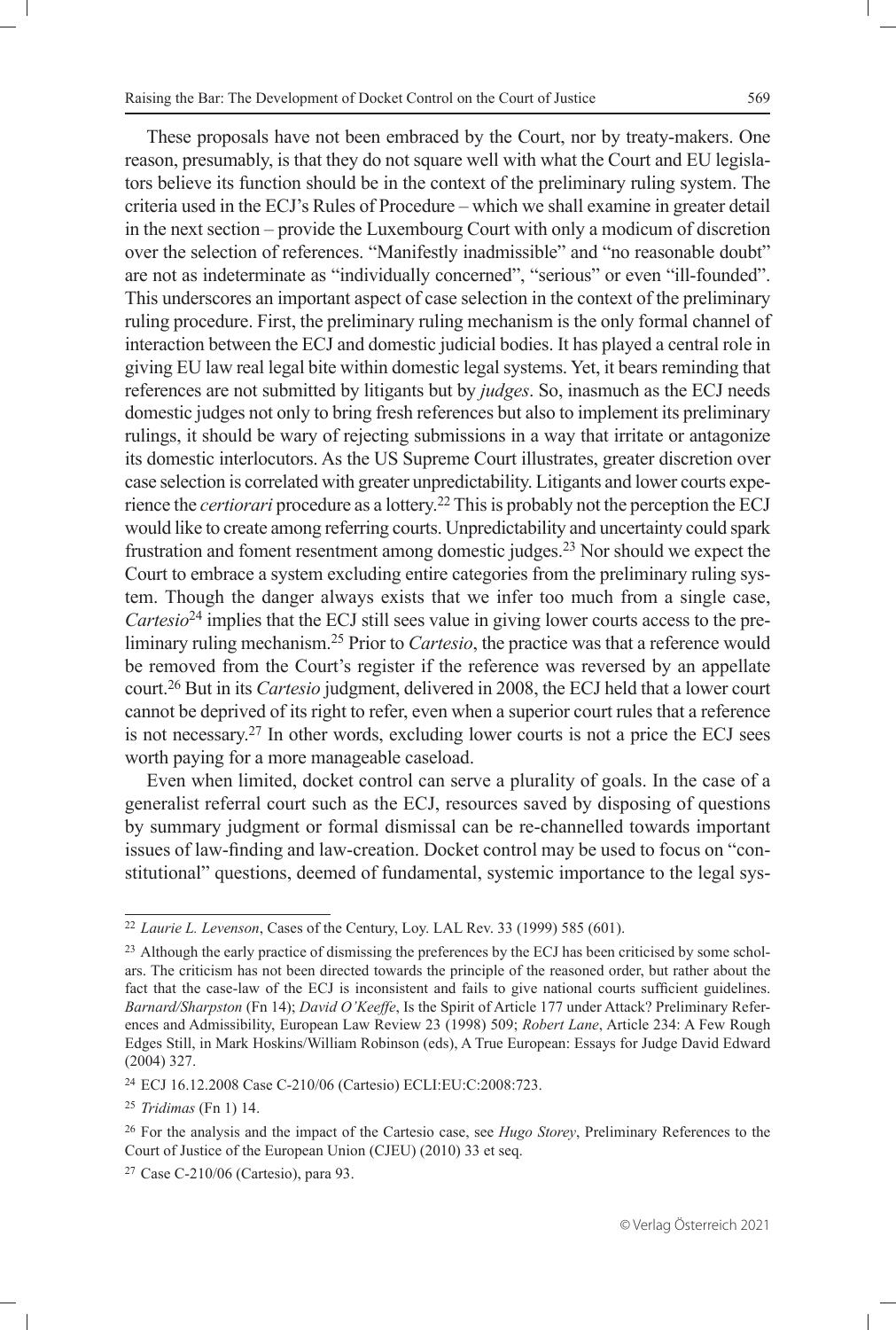tem. Alternatively, it can serve to make the court's business easier to conduct by disciplining referring courts and setting quality standards that references must meet in order to have a chance of receiving full consideration. As we shall see, the ECJ appears to pursue all these objectives, although, we argue, with greater emphasis on quality.

## **IV. Reasoned Orders as Docket Control Mechanism**

We contend that "reply by reasoned order" has been the principal mechanism used by the ECJ to tackle its docket management challenge. A reasoned order is, basically, a simplified decision.<sup>28</sup> In practice, it means that the reference at issue is disposed of by a chamber of three judges without either an oral or written procedure.29 As we shall see, reasoned orders are used to dismiss preliminary references asking questions falling out of the ECJ's jurisdiction, questions to which the Court has already provided an answer in a previous ruling or questions that are, for other reasons, manifestly inadmissible. Reasoned orders tend to be significantly shorter than judgments. The average reasoned order has 2.779 words, the average judgment 4.669. Moreover, reasoned orders are frequently much shorter. The Court's first reasoned order, in *Henri Godard v Garantie Mutuelle des Fonctionnaires* was a mere 269 words in length. After repeating the preliminary question submitted by the *Tribunal d'Instance Hayange,* the Court tersely stated that:

"[I]t appears from the file and from the wording of the question submitted as well as the statement of the reasons on which it is based that it in no way concerns either the interpretation of the EEC Treaty or the validity or interpretation of an act of an institution of the Community. The Court therefore clearly has no jurisdiction to reply to the question thus raised."30

Similarly, terse wordings are common in decisions where references are disposed by a reasoned order invoking a lack of jurisdiction.<sup>31</sup> Somewhat longer are the orders invoking the manifest inadmissibility of the reference. In such cases, the Court starts by reminding the referring courts of the requirements for a well-drafted reference. In Case C-116/00 – one of the early illustrations of that type of order – the ECJ wrote the following:

"The Court has consistently held that the need to provide an interpretation of Community law which will be of use to the national court makes it necessary that the national court define the factual and legislative context of the questions it is asking or, at the very least, explain the factual circumstances on which those questions are based. […] The Court has also stressed that it is important for the national court to state the precise rea-

<sup>28</sup> It is sometimes referred to as a procedure for "simple cases", see *Elspeth Berry/Matthew J. Homewood*/ *Barbara Bogusz*, Complete EU Law: Text, Cases, and Materials (2019).

<sup>&</sup>lt;sup>29</sup> See the speech of the Advocate General *Niilo Jääskinen*, Through Difficulties towards New Difficulties – Wandering in the European Judicial Landscape, King's College 15 February 2013, <https://www.kcl.ac.uk/ law/research/centres/european/Kings-College-Jaaskinen.pdf> (13.03.2020).

<sup>30</sup> ECJ 27.06.1979 Case C-105/79 (Godard) ECLI:EU:C:1979:168.

<sup>31</sup> See for early examples ECJ 27.06.1979 Case C-68/80 (Hayange) ECLI:EU:C:1980:76; 18.06.1980 Case C-138/80 (Borker) ECLI:EU:C:1980:162; 09.11.1983 Case C-80/83 (Habourdin International SA) ECLI:EU:C:1983:321; 28.03.1984 Case C-56/84 (Von Gallera) ECLI:EU:C:1984:136; 05.03.1986 Case C-318/85 (Regina Greis Unterweger) ECLI:EU:C:1986:106. More recent orders "no jurisdiction" are rarely longer than 500 words. See ECJ 05.11.2014 Case C-254/14 (VG Vodoopskrba) ECLI:EU:C:2014:2354.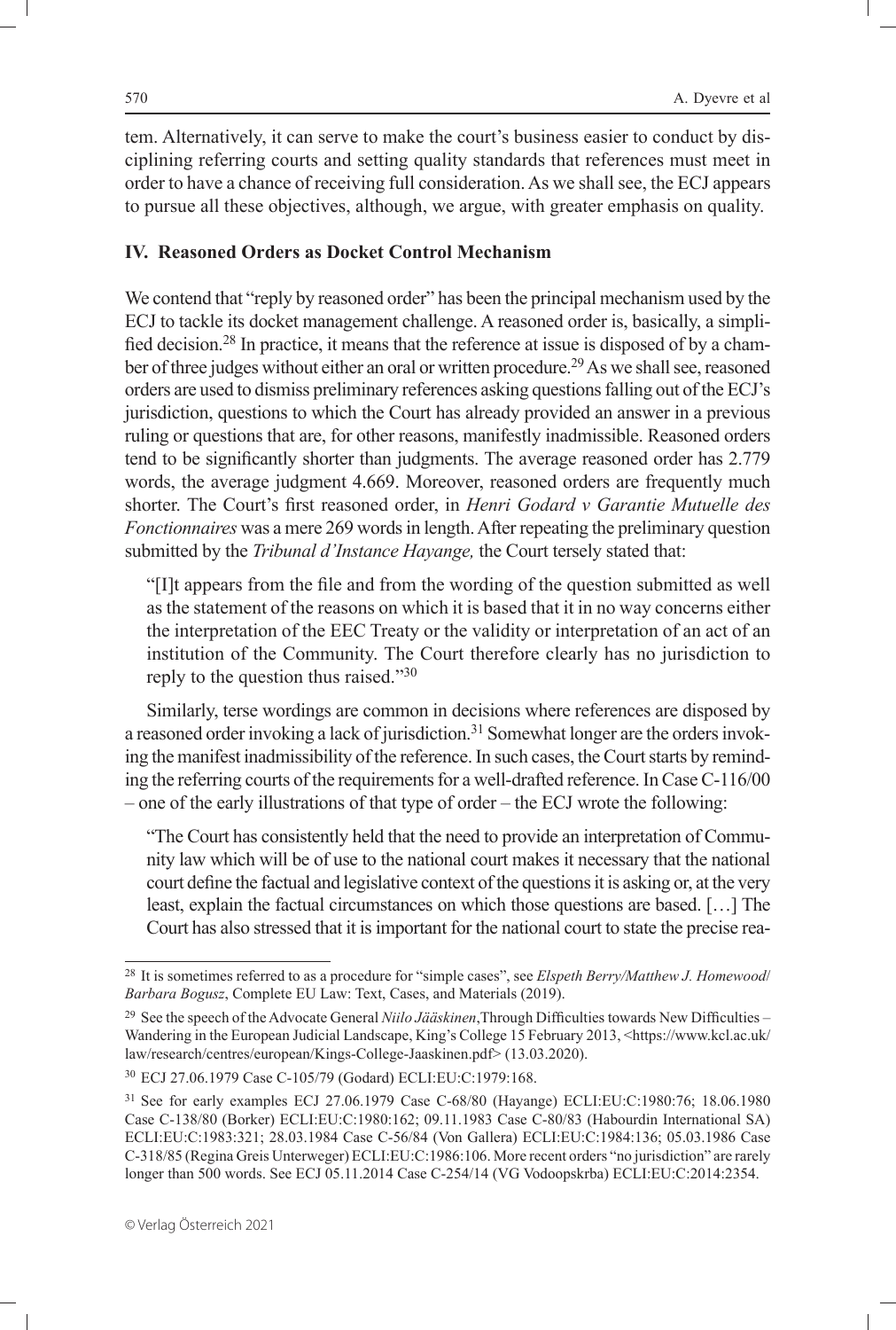sons which caused it to question itself as to the interpretation of Community law and to consider that it was necessary to refer questions to the Court for a preliminary ruling.  $[\,\ldots]$  It is clear, however, that the order for reference does not contain sufficient information to satisfy those requirements. […] In the light of the above considerations it must be held  $[\dots]$  that the question referred to the Court is manifestly inadmissible."<sup>32</sup>

The most loquacious orders are those where "settled issue" forms the main *ratio decidendi*. However, this is in large part because these orders take the pain to point out the rulings and relevant passages where the referring court is told to look for the answer to its question.<sup>33</sup> For example, in Case  $C$ -259/02, the referring court is told that the answer to its question "may be clearly deduced from paragraphs 35 to 39 of Ansul, cited above, in which the Court set out the following conclusions: [...]."<sup>34</sup> Lists and excerpts of previous rulings do much to lengthen this category of orders, which, for the rest, contain little in the way of new or original determinations.

Reasoned orders are not only shorter. They are also less likely to be translated into the 24 EU official languages, as is normally required of CJEU judgments. The first order issued by the Court can be found in six linguistic versions: Danish, German, English, French, Italian and Dutch.<sup>35</sup> But it is not infrequent for more recent ones to be available only in French and in the language of the parties.<sup>36</sup> Reasoned orders further allow the Court to dispense with an Advocate General opinion. All these features allow the Court to cut corners and save time and resources.

That reasoned orders have been used to address the Court's growing docket is not, in itself, a particularly original claim. It has been acknowledged by members of the Court<sup>37</sup> and is also widely recognised by Court watchers.<sup>38</sup> In its performance review of case management at the Court, the Court of Auditors, too, described reasoned orders as speeding up case disposition.<sup>39</sup> In the next two Sections, we chart their deployment over time and how they affected the Court's docket policy.

<sup>38</sup>*Berry/Homewood/Bogusz* (Fn 28) 300.

<sup>32</sup> In ECJ 28.06.2000 Case C-116/00 (Laguillaumie) ECLI:EU:C:2000:350, paras 14–17, para 26.

<sup>33</sup> See, for example, ECJ 12.07.2001 Case C-102/00 (Welthgrove BV) ECLI:EU:C:2001:416; 07.07.1998 Joined Cases C-405–408/96 (Béton Express and Others) ECLI:EU:C:1998:337; 04.03.2002 Case C-175/00 (Verwayen-Boelen) ECLI:EU:C:2002:133.

<sup>34</sup> ECJ 27.01.2004 Case C-259/02 (La Mer Technology) ECLI:EU:C:2004:50, para 19.

<sup>35</sup> ECJ 27.06.1979 Case C-105/79 (Godard) ECLI:EU:C:1979:168.

<sup>36</sup> See, for example, ECJ 12.10.2016 Case C-511/15 (Horžić) ECLI:EU:C:2016:787; 05.12.2014 Case C-254/14 (VG Vodoopskrba) ECLI:EU:C:2014:235; 17.10.2018 Case C-353/18 (Beny Alex) ECLI:EU:C:2018:82; 03.07.2018 Case C-340/18 (EK and Others) ECLI:EU:C:2018:577; 30.01.2019 Case C-335/18 (AK (Bulgarian confiscation of an undeclared sum leaving the EU) ECLI:EU:C:2019:92; 01.06.2018 Case C-196/18 (Soares de Sousa) ECLI:EU:C:2018:435; 06.09.2018 Case C-184/18 (Patrício Teixeira) ECLI:EU:C:2018:694; 06.09.2018 Case C-90/18 (HBOR) ECLI:EU:C:2018:685; 12.07.2018 Case C-707/17 (Pinzaru and Cirstinoiu) ECLI:EU:C:2018:574; 24.01.2019 Case C-510/17 (ML) ECLI:EU:C:2019:128; 26.01.2018 Case C-490/17 (Passenger Rights) ECLI:EU:C:2018:71.

<sup>37</sup> See *eg* the submissions of Advocate General *Sharpston* before the European Union Committee of the House of Lords, 29 March 2011, <https://publications.parliament.uk/pa/ld201011/ldselect/ldeucom/128/12802.htm.> (13.03.2020).

<sup>&</sup>lt;sup>39</sup> Performance Review of Case Management at the Court of Justice of the European Union, Special Report No 14/2017, <https://op.europa.eu/webpub/eca/special-reports/court-of-justice-14-2017/en/.> (13.03.2020.)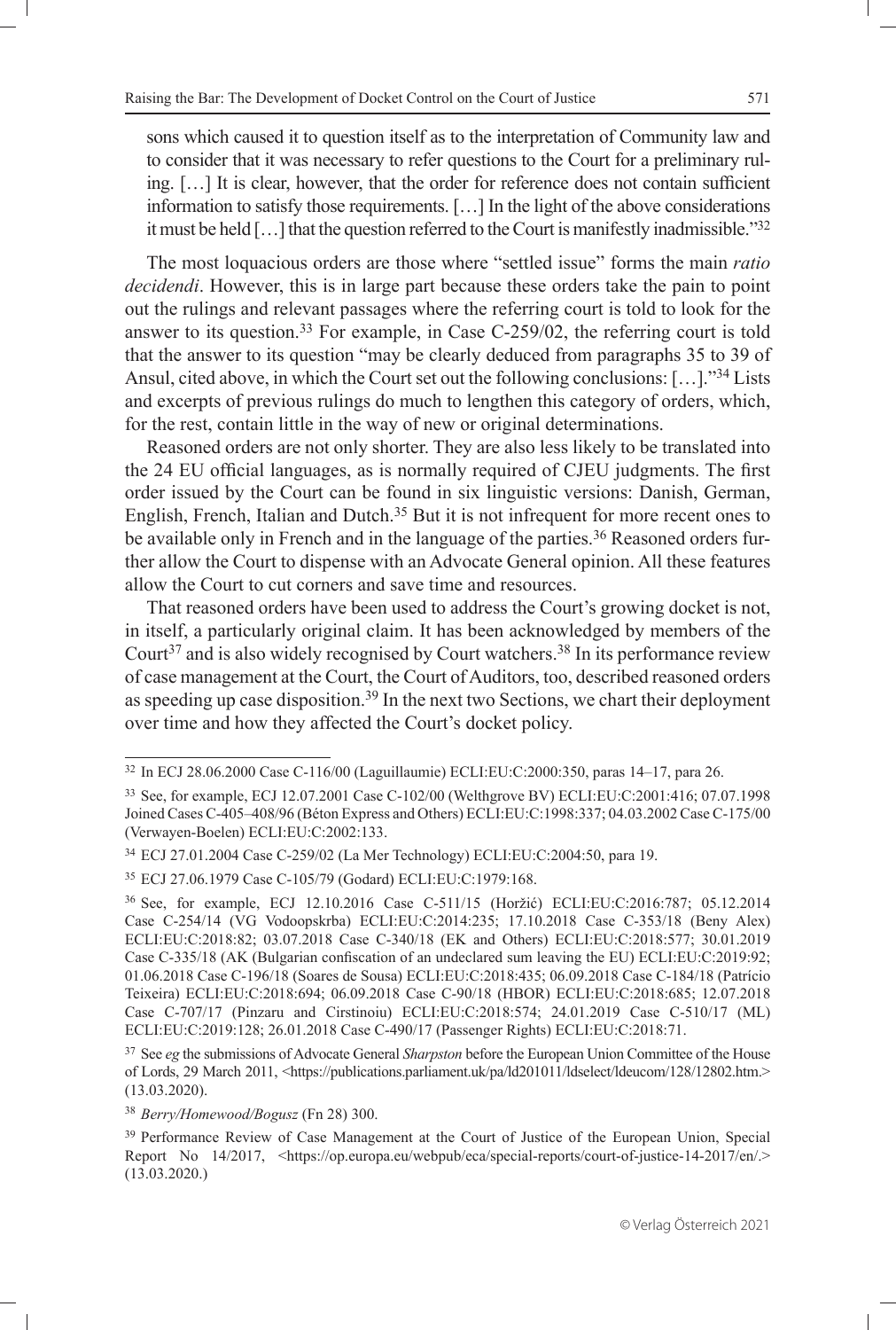## **V. The Evolution of Admissibility Criteria**

The evolution of a supranational court's approach to case selection typically follows a trajectory that can be compared to that of a new academic journal. As with a new periodical, the new judicial body will initially be eager to attract submissions. Just like a journal without submissions has no *raison d'être*, a court without cases to decide is socially and legally irrelevant. So as long as the number of submissions remains small, the court will want to avoid discouraging potential submitters. Hence, in this early stage, the court's acceptance criteria will usually be lax. As the court becomes more established and more prestigious, however, it will attract more and more submissions, as happened with the ECJ.

As it climbs academic rankings, a journal typically becomes more selective. Priority is given to more polished submissions or submissions making a greater or more original contribution. The ECJ, we argue, has behaved similarly to an academic journal. In keeping with this analogy, it applied a broad definition of what was to be considered "a court or a tribunal of a Member States" for the purpose of Article 267 TFEU.40 The Court accepted references from courts such as the Benelux Court (although it is not a national court),<sup>41</sup> arbitration boards (eg Danish Industrial Arbitration Board),42 administrative authorities (*eg* Greek Competition Commission, British National Insurance Commissioner),43 and private bodies (*eg* Dutch General Practitioners Registration Committee).44 The same philosophy informed the requirements applying to the formulation of the submitted questions.45 The Court refrained from assessing the relevance of the questions referred for the legal dispute that gave rise to the request for a preliminary ruling.46 Nor was the ECJ very strict when it came to the need for the reference to specify the facts of the case or applicable domestic rules and doctrines.47 The Court was even willing to re-formulate imprecise questions to ensure they could serve as a basis for a preliminary ruling.48 Rising referral rates then led the Court to change tack.

<sup>&</sup>lt;sup>40</sup> Broberg/Fenger (Fn 2) 5. For the definition of what constitutes "a court or a tribunal of a Member State" see ECJ 06.10.1981 Case C-246/80 (Brokemeulen) ECLI:EU:C:1981:218, Advocate General Reichl Opinon. See also: ECJ 30.06.1966 Case C-61/65 (Vaassen-Göbbels) ECLI:EU:C:1966:39; 17.09.1997 Case C-54/96 (Dorsch Consult) [1997] ECR I-4961; 14.06.2007 Case C-246/05 (Häup) ECLI:EU:C:2007:340; 18.10.2007 Case C-195/06 (KommAustria v ORF) ECLI:EU:C:2007:613.

<sup>41</sup> ECJ 12.02.2004 Case C-265/00 (Campina Melkunie) ECLI:EU:C:2004:87.

<sup>42</sup> ECJ 17.10.1989 Case C-109/88 (Handels- og Kontorfunktionærernes Forbund) ECLI:EU:C:1989:383.

<sup>43</sup> ECJ 31.05.2005 Case C-53/03 (Syfait) ECLI:EU:C:2005:333; 28.06.1978 Case C-1/78 (Kenny) ECLI:EU:C:1978:140.

<sup>44</sup> ECJ 06.10.1981 Case C-246/80 (Brokemeulen) ECLI:EU:C:1981:218.

<sup>45</sup>*Broberg/Fenger* (Fn 2) 5.

<sup>46</sup> ECJ 30.06.1966 Case C-61/65 (Vaassen-Göbbels) ECLI:EU:C:1966:39.

<sup>47</sup>*Broberg/Fenger* (Fn 2) 297 et seq.

<sup>48</sup> Cases where the Court reformulated the questions referred include, for example, ECJ 15.05.2003 Case C-160/01 (Mau) ECLI:EU:C:2003:280; 29.05.1997 Case C-329/95 (VAG Sverige AB) ECLI:EU:C:1997:256; 15.05.1997 C-250/95 (Futura Participation) ECLI:EU:C:1997:239; 07.09.2006 Case C-470/04 (N) ECLI:EU:C:2006:525;11.03.1981 Case C-69/80 (Worringham and Humphreys v Lloyds Bank) ECLI:EU:C:1981:63.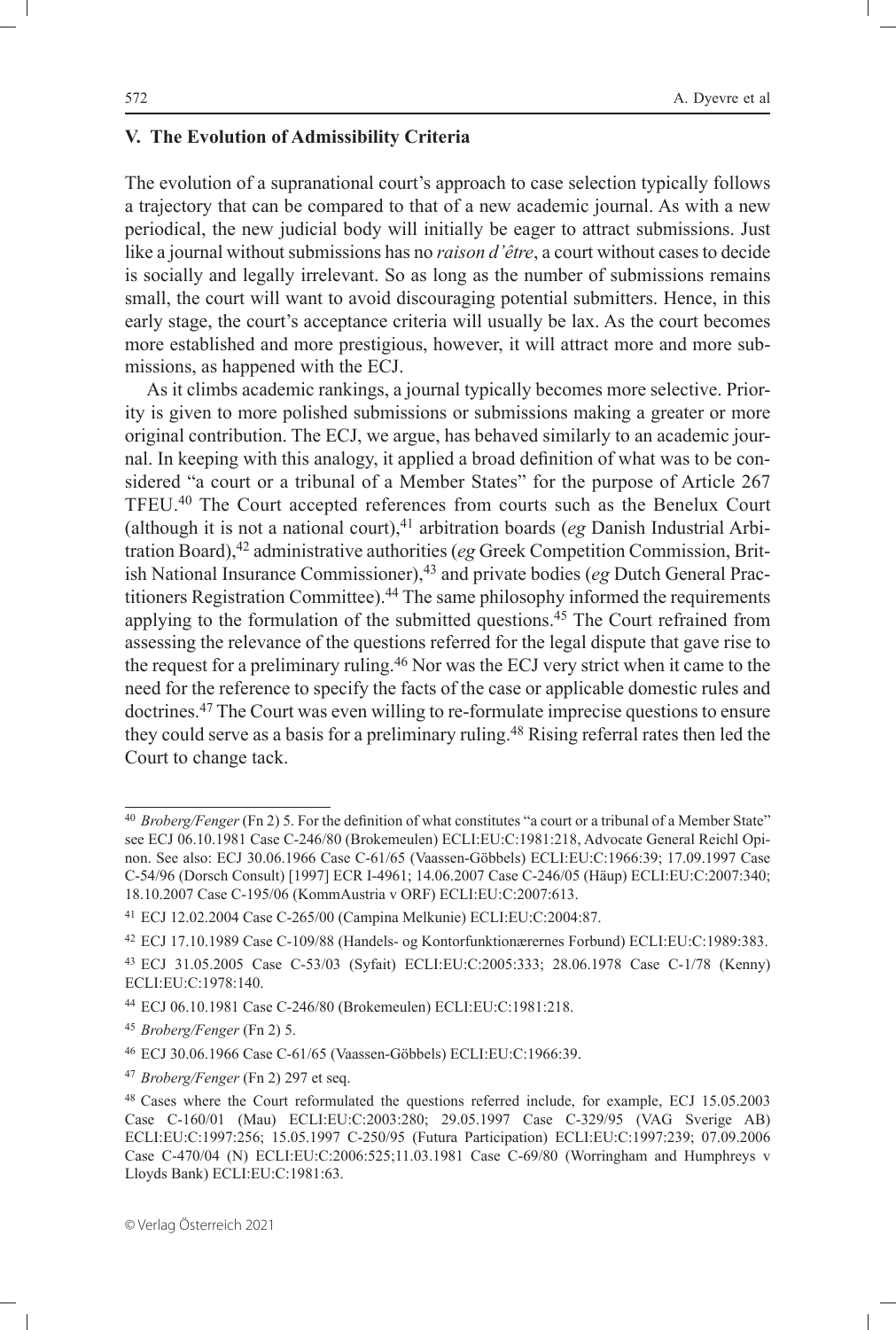

**Fig. 4.** Dismissed references according to the type of order, 1961–2017

The Rules of Procedure adopted in 1959 did not mention the possibility of disposing of references by a reasoned order, although one provision stipulated that the Court "at any time of its own motion" could "consider whether there exists any absolute bar to proceeding with a case".49 This provision was amended in 1979 to allow the Court to declare an "application" inadmissible by "reasoned order" when it is "clear that the Court has no jurisdiction to take cognizance of an application". This was the first mention of "reasoned order" in the Rules of Procedure. The rare instances (only eight) in which the Court, prior to the 1990s, rejected a request for a preliminary ruling invoked this provision.<sup>50</sup> Interestingly, the first case in which the Court used an order to dismiss a reference on the grounds that it fell outside of its jurisdiction predates the 1979 amendment by a couple of months.<sup>51</sup> The Rules of Procedure were amended again in 1991. Article

<sup>49</sup> Rules of Procedure of the Court of Justice of the European Communities OJ 18, 21.03.1959, Article 92. 50 ECJ 27.06.1978 Case 105/79 (Godard) ECLI:EU:C:1979:168; 12.03.1980 Case C-68/80 (Hayange Sonacotra v Ahmed Belaid) ECLI:EU:C:1980:76; 18.06.1980 Case C-138/80 (Borker) ECLI:EU:C:1980:162; 09.11.1983 Case C-80/83 (Habourdin International SA) ECLI:EU:C:1983:321; 28.03.1985 Case C-56/84 (Von Gallera) ECLI:EU:C:1984:136; 05.03.1986 Case C-69/85 (Wünsche v Germany) ECLI:EU:C:1986:104; 05.03.1986 Case C-318/85 (Regina Greis Unterweger) ECLI:EU:C:1986:106; 26.01.1990 Case C-286/88 (Faciola) ECLI:EU:C:1990:33.

<sup>51</sup> See ECJ 27.06.1979 Case 105/79 (Godard) ECLI:EU:C:1979:168.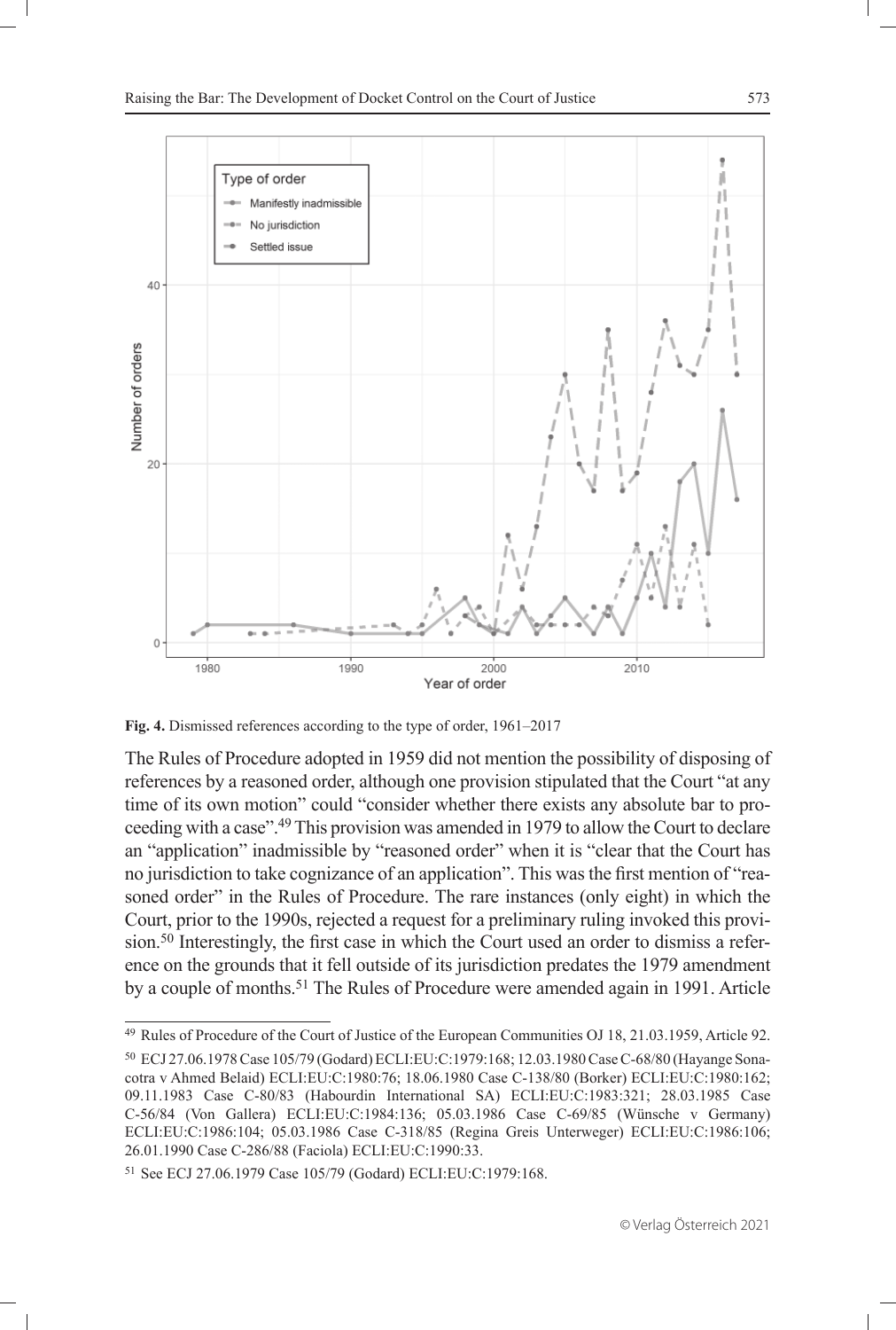92 added the possibility to discard "an action" by reasoned order when the action is "manifestly inadmissible", a ground which it had already invoked on four occasions. A new Article 104(3) added the possibility to resort to a reasoned order when the question referred to the Court is "manifestly identical to a question on which the Court has already ruled". The use of reasoned orders started picking up a few years later, as can be seen in Fig. 4. The absence of jurisdiction and manifest inadmissibility were the two most frequent grounds for resorting to this form of case disposition. After the turn of the millennium, however, "settled issue" became a more frequent ground.

Besides revisions of the Rules of Procedure, the 1990s saw the publication of a non-binding practical guide to the preliminary ruling system for national judges, *Guidance on References by National Courts for Preliminary Rulings*, first published in 1997. Apart from summarising the Court's case law, the guide outlined a set of recommendations for submitting courts:<sup>52</sup> a request for a preliminary ruling should include a statement of the essential facts of the case, indicate what reasons prompted the reference, and – if appropriate – a summary of the arguments of the parties to the case.53 The guide also recommended that any document – including the text of domestic laws – necessary for an accurate understanding of the case be enclosed with the reference<sup>54</sup>

When new Rules of Procedure were enacted in 2012, the Court expressly referred to the necessity "[i]n order to maintain the Court's capacity, in the face of an ever-increasing caseload, to dispose within a reasonable period of time of the cases brought before it" to extend the opportunities for the Court to rule by reasoned order.<sup>55</sup> Codifying the Court's practice, Article 99 of the Rules of Procedure specified that references could be disposed of by reasoned order not only when the question was identical to a previous reference but also when "where the reply to such a question may be clearly deduced from existing case-law" or "where the answer to the question referred for a preliminary ruling admits of no reasonable doubt". Article 94 of the same Rules of Procedure codified requirements regarding relevance, contextual information and clarity that the Court had articulated in its case-law56 and in the *Guidance on References by National Courts for Preliminary Rulings*. References are thus required to include (a) a summary of the subject-matter and the relevant facts of the dispute before the referring court; (b) the text of the national provisions applicable to the case and the

<sup>52</sup>*Court of Justice*, Court of Justice of the European Communities Note for Guidance on References by National Courts for Preliminary Rulings, Common Market Law Review 5 (1997) 1 et seq.

<sup>53 (</sup>Fn 53) n 6.

<sup>54 (</sup>Fn 53) n 6.

<sup>55</sup> Preamble (6), Rules of Procedure of the Court of Justice OJ L 265, 29.09.2012.

 $56$  Already in 1961, the ECJ held that a request for a preliminary ruling must be sufficiently specific in order to be of use for the referring national court, see ECJ 06.04.1962 Case C-13/61 (Bosch) ECLI:EU:C:1962:11. Other examples of the ECJ's case law on the formulation of the preliminary question are ECJ 06.05.1971 Case C-1/71 (Cadillon) ECLI:EU:C:1971:47; 16.07.1992 Case C-343/90 (Lourenco Dias) ECLI:EU:C:1992:327; 09.08.1994 Case C-378/93 (La Pyramide) ECLI:EU:C:1994:316; 01.04.1982 Joined Cases C-141/81–143/81 (Holdijk) ECLI:EU:C:1982:122; 25.06.1996 Case C-101/96 (Italia Testa) ECLI:EU:C:1996:250; 10.03.1981 Joined Cases 36/80 and 71/80 (Irish Creamery) ECLI:EU:C:1981:62.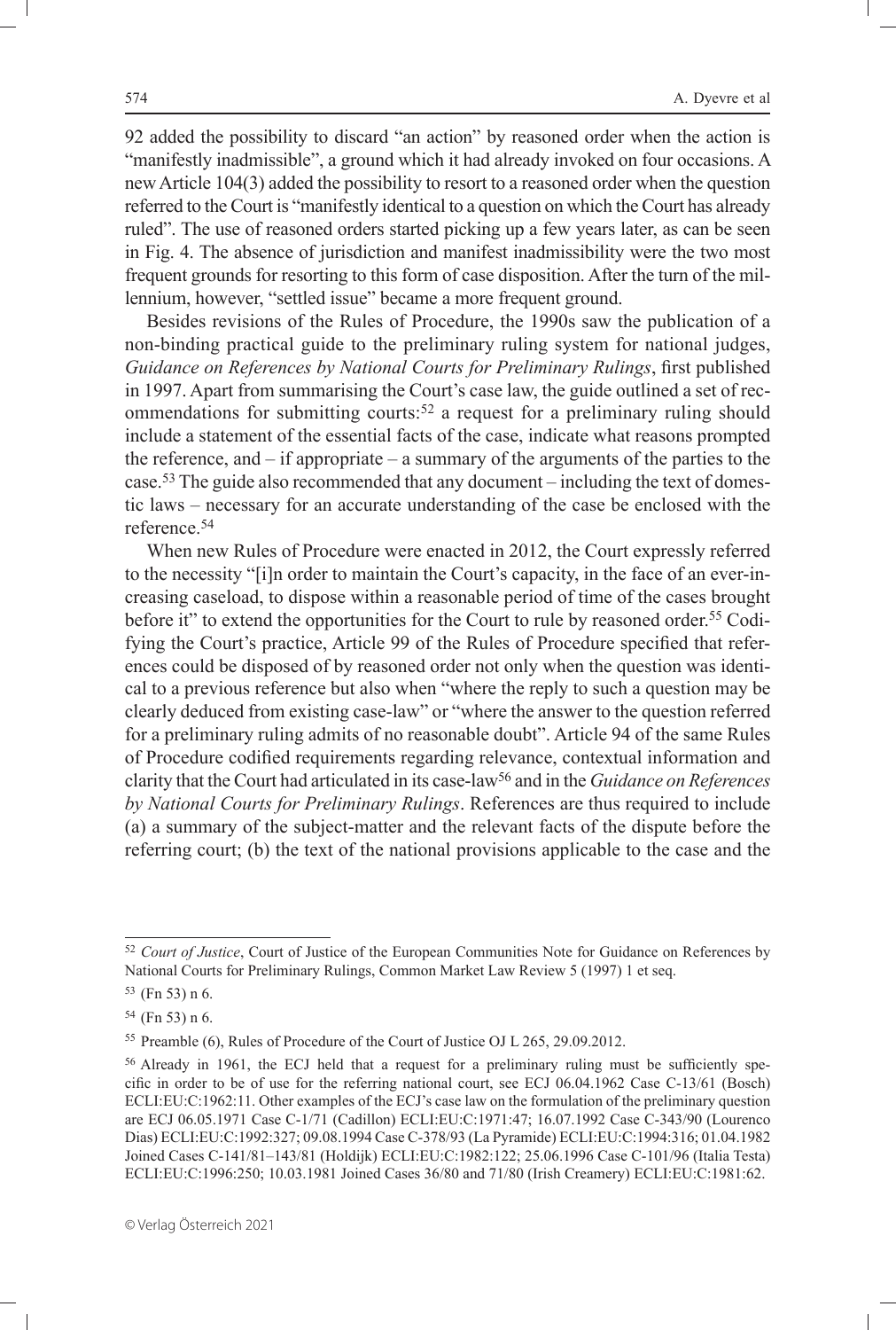relevant national case law; and (c) a statement of the reasons motivated the domestic to request a preliminary ruling.<sup>57</sup>

Removals also became more frequent in the 1990s (see Fig. 1). In terms of decision type, removals outnumber reasoned orders. Removals may occur at the Court's own initiative – which was always in the powers of the Court. But the ECJ may also prompt the referring tribunal to withdraw its reference. Since 2005 the ECJ reports this subset of removals. Figure 6 indicates that the number of such prompted withdrawals has experienced a steep increase. This, we believe, is another manifestation of the Court's stricter approach to case selection.



**Fig. 6.** Number of "prompted" withdrawals over time, 1961–2017

An account of the evolution of the ECJ's practices would be incomplete without mentioning its judgment in *Foglia*, which the Court delivered in December 1981. Aside from holding that a preliminary reference could challenge the law of another member state, the Court determined that it had no jurisdiction to rule over artificial disputes which the parties deliberately created to obtain a judicial ruling.<sup>58</sup> At the time, *Foglia* 

<sup>57</sup> The Court of Justice of the EU, Consolidated Version of the Rules of Procedure of the Court of Justice, 25 September 2012.

<sup>58</sup> ECJ 11.03.1980 Case C-104/79 (Foglia v Novello) ECLI:EU:C:1980:73.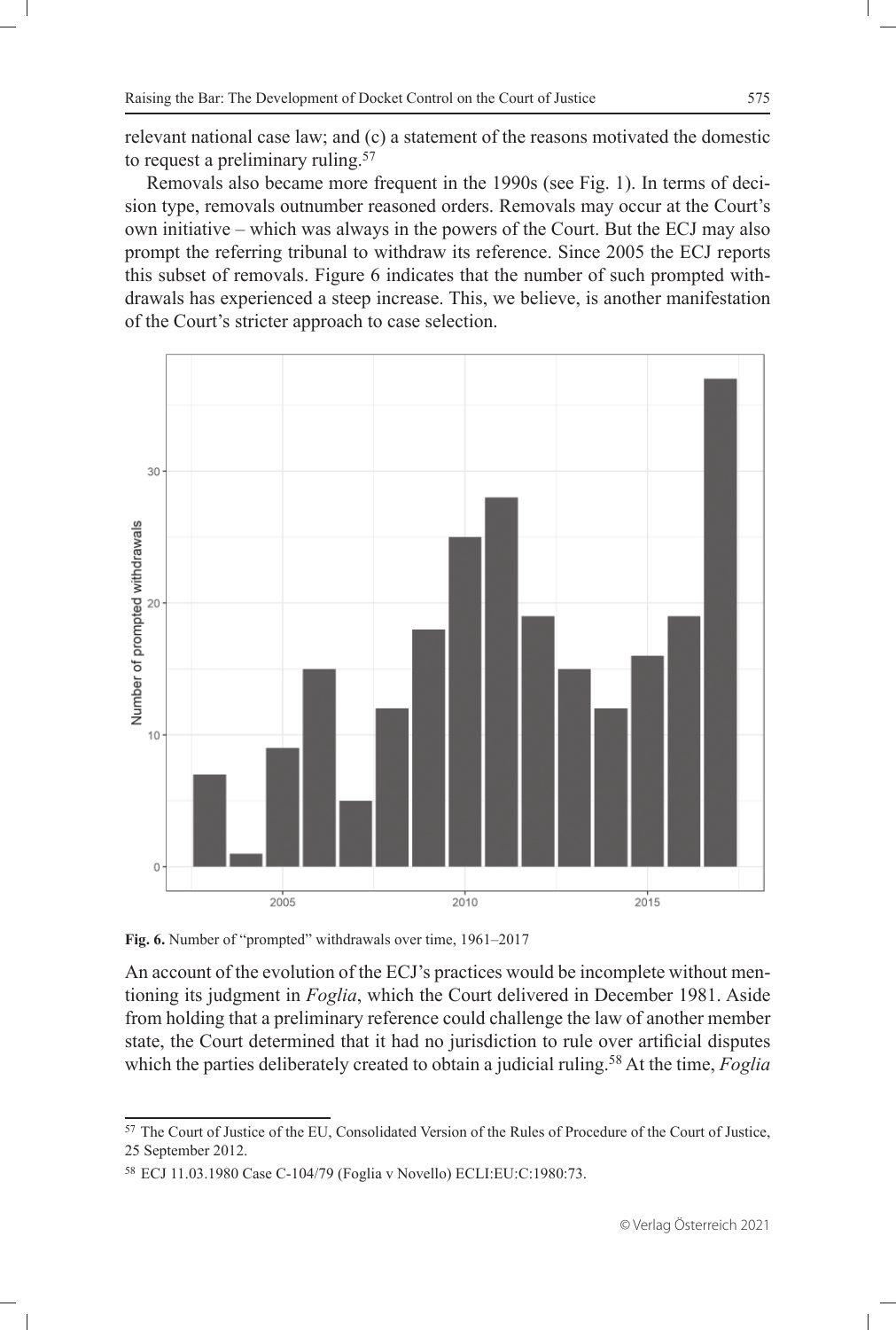came as a surprise to scholars and has attracted a lot of attention.<sup>59</sup> However, its importance in the evolution of the Court's practice may be overstated. While the Court has occasionally invoked *Foglia* to refuse to review questions challenging the law of another member state,<sup>60</sup> the hypothetical case doctrine outlined in *Foglia* seems to have found few applications. Moreover, the *Mangold* ruling, which arose from an artificial dispute,<sup>61</sup> suggests that the ECJ is willing to disregard the doctrine when it suits its agenda.62

## **VI. Quality and Originality**

If reasoned orders have enabled the Court to save resources, how have these resources been used? Borrowing, again, the metaphor of the academic periodical, our argument is that the Court has focused on quality and originality. The emphasis on originality is reflected in the high proportion of orders adducing settled case law as the main justificatory reason for refusing to review the merits of the question. These orders signal both what the ECJ does not want – questions that ask it to repeat what it has already said – and what it wants – new questions addressing points on which the law must be clarified or questions that would allow the court to establish new doctrines.<sup>63</sup> "Manifestly inadmissible", which is the second most frequent ground for a reasoned order, ties more directly into the question of quality.64 The ECJ wants well-written references, which clearly state the relevant facts and legal rules. References that provide this information make the Court's job easier. Those that do not face a higher probability of rejection.

<sup>59</sup>*Barnard/Sharpston* (Fn 14) 1121.

<sup>60</sup> See ECJ 21.01.2003 Case C-318/00 (Bacardi-Martini v Newcastle United FC) ECLI:EU:C:2003:41.

<sup>61</sup>*Josephine Steiner/Lorna Woods/Philippa Watson*, Steiner & Woods EU Law (2012) 225; *Antoine Masson*/ *Mary J. Shariff*, Legal Strategies: How Corporations Use Law to Improve Performance (2009) n 20.

<sup>62</sup> ECJ 22.11.2005 Case C-144/04 (Mangold) ECLI:EU:C:2005:709.

<sup>&</sup>lt;sup>63</sup> To be sure, some of these orders may reflect the fact that more issues have become settled as a consequence of the expansion and differentiation of the Court's case law. However, the remit of EU treaties and legislation has also expanded over time and we believe that the ECJ would have been reluctant to handle domestic references in this way in the early phase of legal integration.

<sup>64</sup> *Alexander Kornezov*, When David Teaches EU Law to Goliath: A Generational Upheaval in the Making, in Michal Bobek (ed), Central European Judges Under the European Influence: The Transformative Power of the EU Revisited (2015) 264; *Diana-Urania Galetta*, European Court of Justice and Preliminary Reference Procedure Today: National Judges, Please Behave!, SSRN Scholarly Paper (2014); *Michal Bobek*, Talking Now?: Preliminary Rulings in and from the New Member States, Maastricht Journal of European and Comparative Law 4 (2014) 782 (786).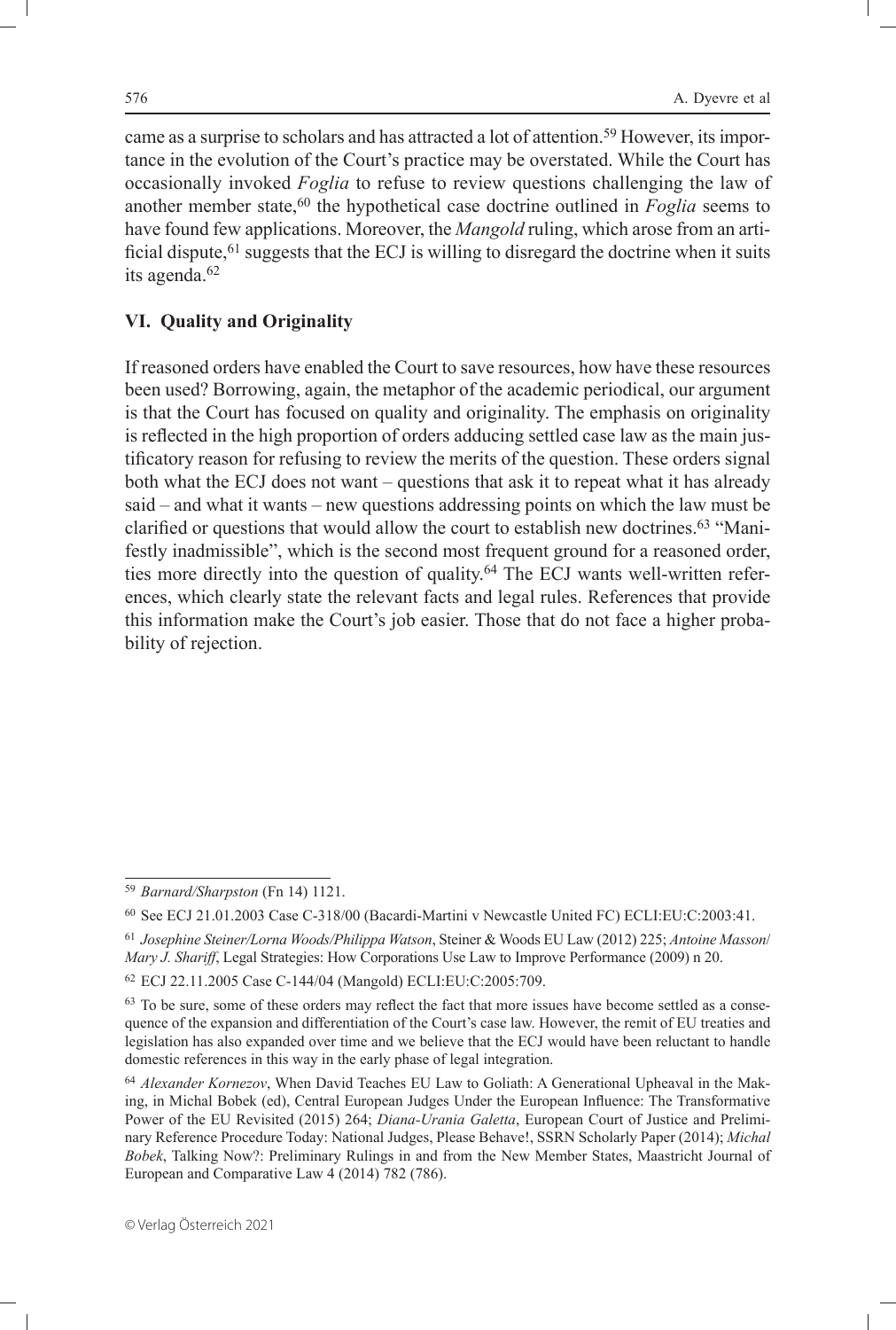

**Fig. 7.** Evolution of the proportion of references disposed of by reasoned order (as a fraction of all references), 1961–2017

Figure 7 confirms that the proportion of references disposed of by way of either a reasoned order or a removal has gone up considerably. Yet, a look at the national origin of the references that ended in a reasoned order uncovers substantive national disparities. Figure 8 shows the absolute number of reasoned orders for all 28 member states broken down by type of order. If we consider the relatively high number of references they submit, Dutch and UK courts seem to do a good job at meeting the ECJ's admissibility requirements. Few of their references are rejected. On the rare occasions when they are, it is mostly because the question is a settled issue or, exceptionally, when it is outside the ECJ's jurisdiction. By contrast, references from Italian courts seem more susceptible to reasoned orders. Italian judges are especially likely to see their references dismissed as "manifestly inadmissible". So too are Belgian, Romanian and Hungarian courts. If we look not at the absolute number of orders (Fig. 8) but at the proportion of national references (Fig. 9), we clearly see that courts in eastern (Romania, Croatia, Hungary, Bulgaria) and southern (Italy, Spain, Cyprus, Greece) member states lead the league table of the courts that most consistently fail to do their homeworks before sending their references. While other factors may be at play, these figures are broadly consistent with perceived disparities in the quality of references across national legal systems.<sup>65</sup> The high share of Italian references result-

<sup>65</sup>*Galetta* (Fn 64); *Michal Bobek*, Learning to Talk: Preliminary Rulings, the Courts of the New Member States and the Court of Justice, Common Market Law Review 6 (2008) 1611; *Bobek* (Fn 64); *Kornezov* (Fn 64).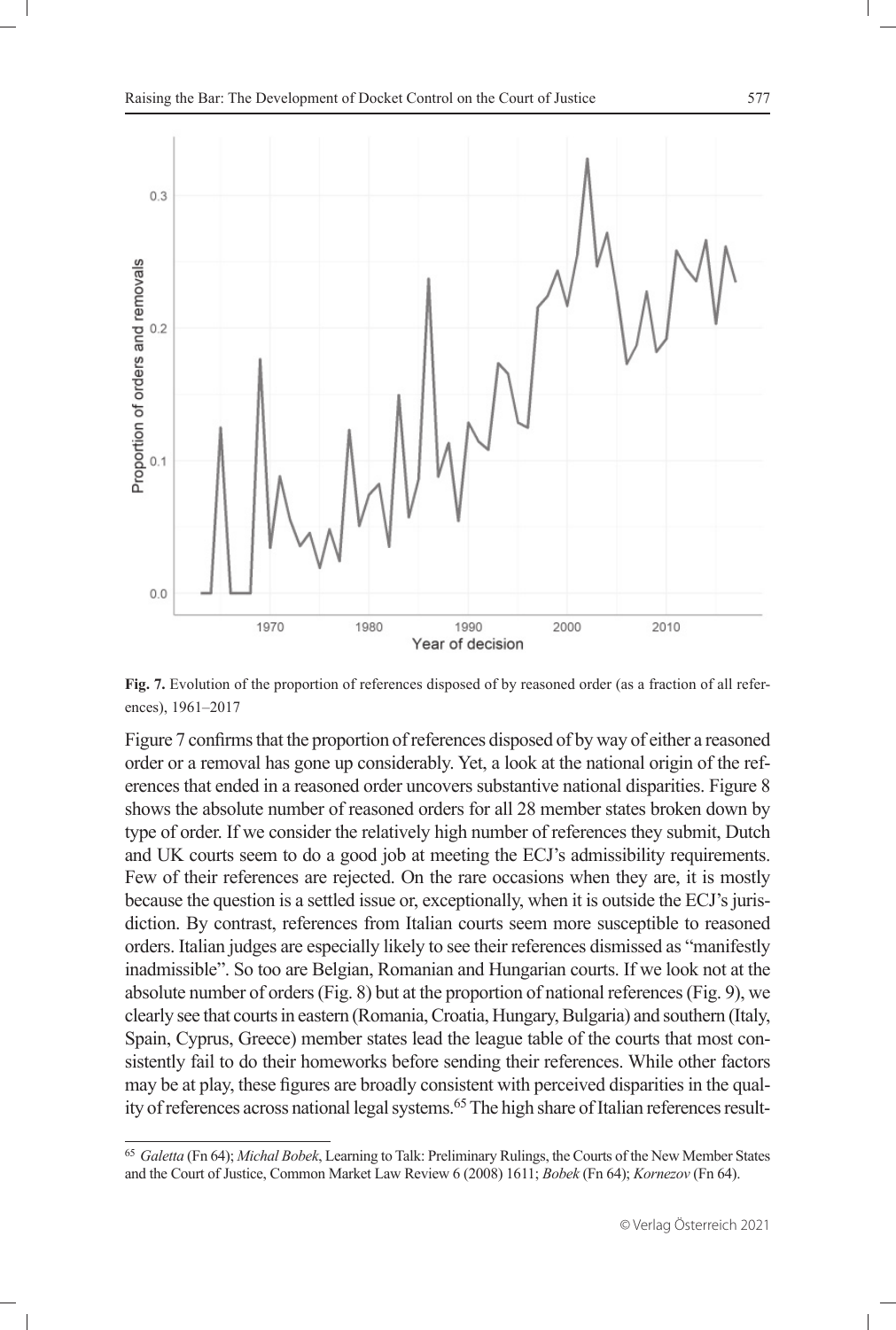ing in reasoned orders may partly stem from the above-average proportion of submissions originating in lower courts in this country – references from higher courts are generally less likely to result in a reasoned order.<sup>66</sup> Italian first instance courts are very active participants in the preliminary ruling system. But the fact that they typically have less resources (whether legal assistants, research units, library, access to databases, etc) and expertise than courts higher in the hierarchy<sup>67</sup> may adversely impact the quality of their references. With inadequate staff support or simply unawareness of the ECJ's admissibility criteria, many Italian judges seem to devote too little time and effort to reference writing. As a result, their references are insufficiently researched or poorly drafted, prompting the ECJ to reject them.68



**Fig. 8.** Absolute numbers of reasoned orders by EU member state, 1961–2017

Similar problems appear to plague courts in Central and Eastern European (CEE) member states. Following the 2004 enlargement, scholars expressed concerns over

<sup>66</sup>*Michal Ovádek/Wessel Wijtvliet/Monika Glavina*, Who Matters Most? Measuring Importance in the EU Preliminary Reference System, European Journal of Legal Studies 1 (2020) 121.

<sup>67</sup> *Dyevre/Glavina/ Atanasova* (Fn 17); *Monika Glavina*, To Refer or Not to Refer, That Is the (Preliminary) Question, Croatian Yearbook of European Law and Policy 16 (2020) 25; *eadem*, Judicial Hierarchy in the Preliminary Ruling Procedure: Exploring the Relationship Between the First and Second Instance Courts, European Papers – A Journal on Law and Integration 2 (2020) 799.

<sup>68</sup> *Galetta* (Fn 64).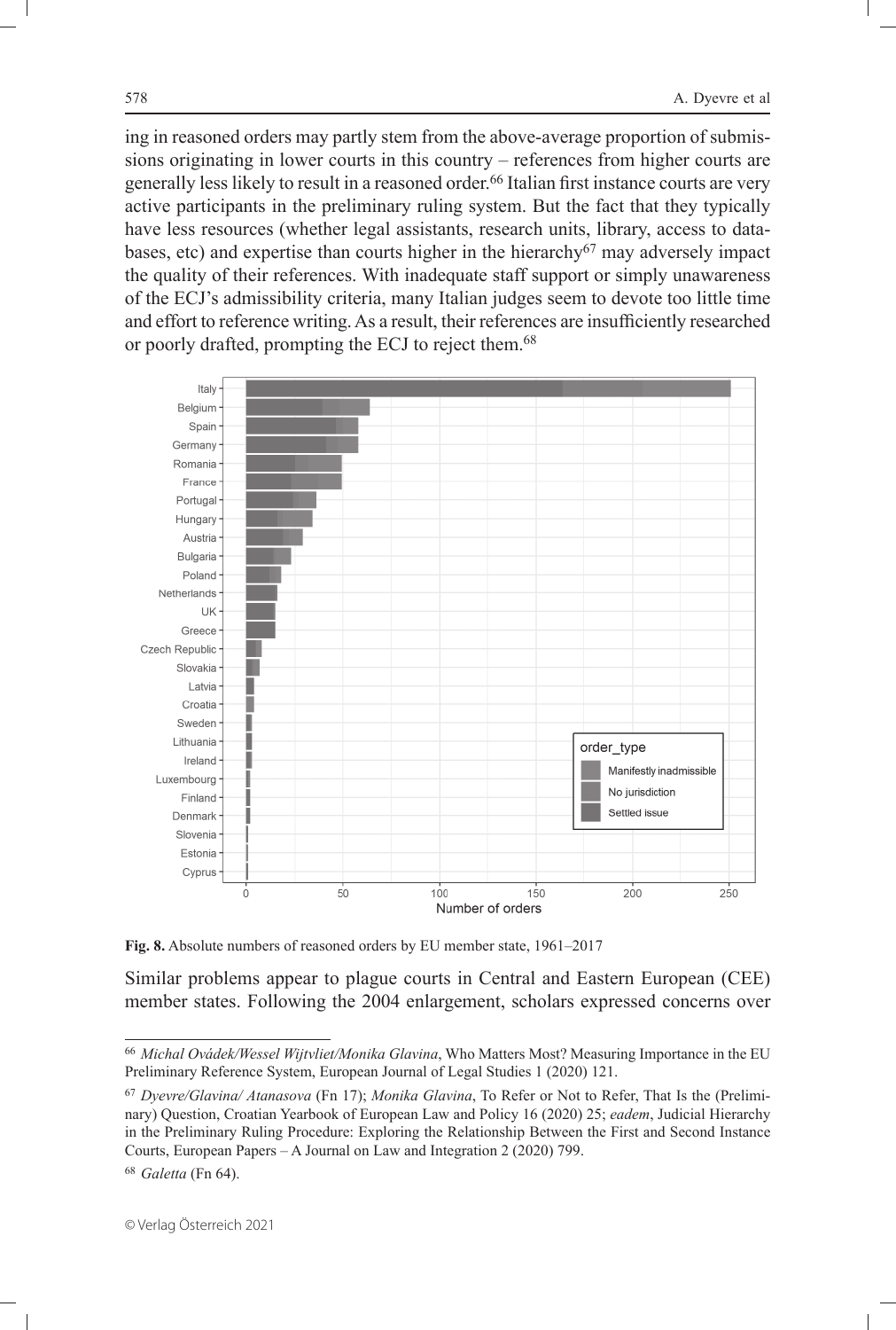the ability of CEE judges' capacity to apply EU law "properly".69 This concern mainly arose from the new member states' communist past. Within less than two decades, CEE countries faced two waves of transformation of their legal systems. The first coincided with the end of communist rule and accession to the Council of Europe, bringing them under the jurisdiction of the ECtHR. Less than 15 years later, accession to the European Union required them to implement the entire *acquis communautaire*. The magnitude of the required adjustment presented lawyers and judges in the region with a considerable challenge.<sup>70</sup> Another possible explanation points to the lack of experience with the domestic application of international law in CEE countries. With the possible exception of Poland, international law had largely failed to penetrate domestic legal systems.71 As a result, ordinary courts in CEE countries had very little experience with the application of international law upon their countries' accession to the EU. The problem has less to do with defiance of European legal order or distrust of the ECJ than with poor legal knowledge and the enduring influence of textualist modes of thinking inherited from the communist era.<sup>72</sup> The incomplete translation is another problem that further complicates communication between the ECJ and its judicial interlocutors in CEE countries. Translation of EU legislation faced significant delays, which made the task of CEE judges considerably harder.73 Not that the problem has disappeared. More than a decade after the accession of CEE countries, a quick search of the Curia database reveals that most pre-2004 ECJ judgments do not have translations in all the languages officially spoken in the region.<sup>74</sup> The inability to do read ECJ decisions in their native tongue may, thus, be one reason why CEE courts fail to do their homeworks prior to submitting their references. It could explain the high incidence of Romanian, Hungarian, Bulgarian and Polish references dismissed as "settled issue" (see Fig. 8).

That judges face challenges and difficulties with navigating the preliminary ruling procedure has been further documented by recent research drawing on data from qualitative interviews with domestic judges. Interviewed judges describe the process of

<sup>&</sup>lt;sup>69</sup> Zdenek Kühn, The Application of European Law in the New Member States: Several (Early) Predictions, German Law Journal 3 (2005) 1; *Marek Safjan*, Central and Eastern European Constitutional Courts Facing New Challenges: Ten Years of Experience, in Michal Bobek (ed), Central European Judges Under the European Influence: The Transformative Power of the EU Revisited (2015) 375; *Jan Zobec/Jernej Letnar Černič*, The Remains of the Authoritarian Mentality within the Slovene Judiciary, in Michal Bobek (ed), Central European Judges Under the European Influence: The Transformative Power of the EU Revisited (2015) 125; Michal Bobek (ed), Central European Judges Under the European Influence: The Transformative Power of the EU Revisited (2015).

<sup>&</sup>lt;sup>70</sup> Attila Harmathy, Codification in a Period of Transition, UC Davis L. Rev. 31 (1997) 783; *Pavel Holländer*, The Judge Today: A Barrier to a Postmodern Deconstruction or an Industrial Factory for Decision-Making, in Priban Jiří ea (eds), Systems of Justice in Transition. Central European Experiences since 1989 (2003) 77; *Kühn* (Fn 69).

<sup>71</sup>*Kühn* (Fn 69).

<sup>72</sup>*Kühn* (Fn 69); *Péter Cserne*, Formalism in Judicial Reasoning: Is Central and Eastern Europe a Special Case?, in Michal Bobek (ed), Central European Judges Under the European Influence: The Transformative Power of the EU Revisited (2015) 23. *Bobek* too warned on the negative impact of textualism on the proper application of EU law. See Bobek (Fn 69).

<sup>73</sup> *Michal Bobek*, A New Legal Order, or a Non-Existent One? Some (Early) Experiences in the Application of EU Law in Central Europe, Croatian Yearbook of European Law & Policy 2 (2006) 285.

<sup>74</sup> Source: Curia, <https://curia.europa.eu/> (22.04.2021).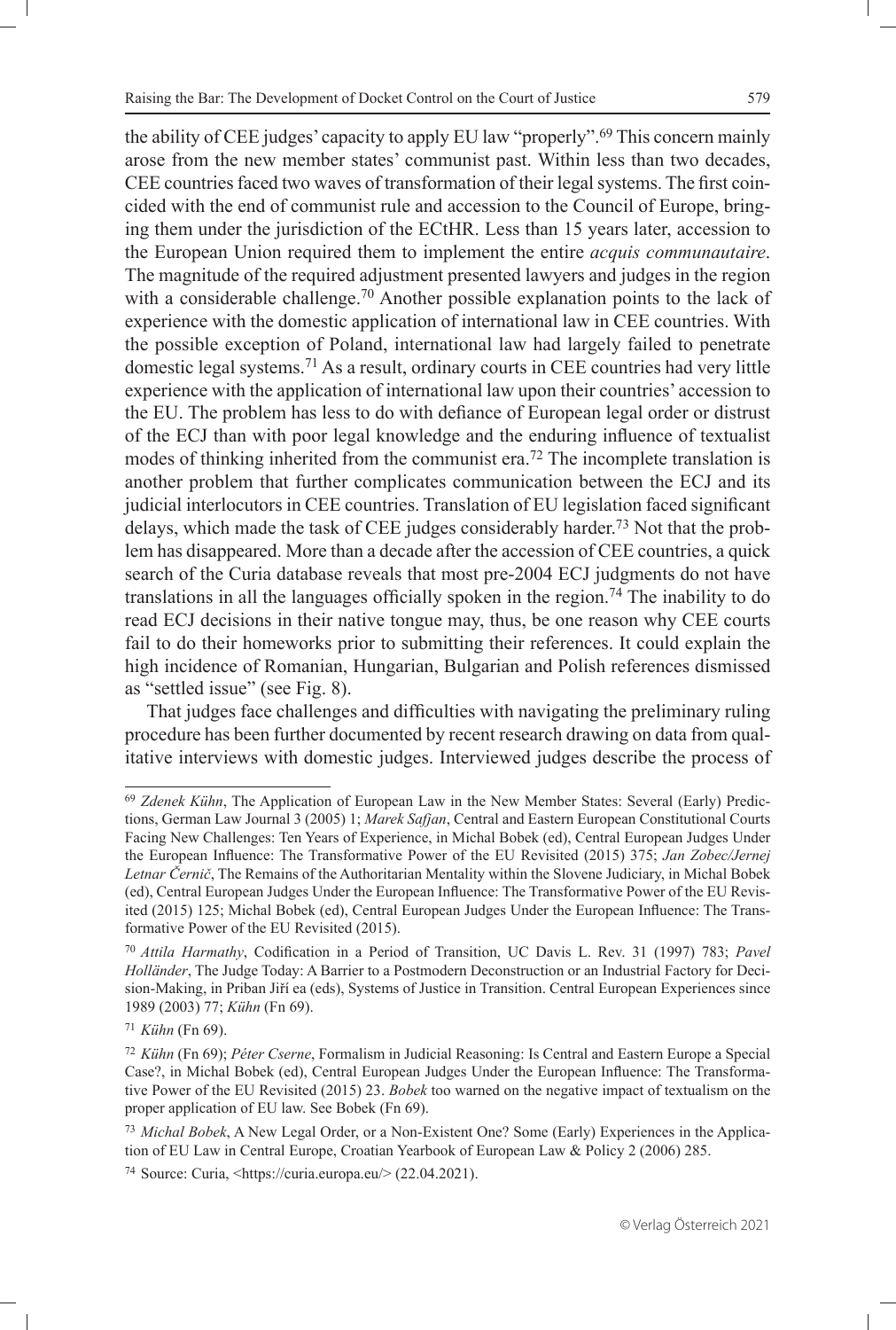preparing a request for a preliminary ruling as effortful and time-consuming.75 That higher court judges have an advantage over their colleagues at the lower echelons of the judicial pyramid when it comes to the resources that can be devoted to reference drafting is a sentiment which some judges also appear to share. Commenting on the high referral activity of the Slovenian Supreme Court, a Slovenian lower court judge observes: "Not only [do] the [judges of the Supreme Court] have more time, but they also have something else and these are law clerks. […] These are people who can be tasked with investigating the legal situation and the steps to ask the preliminary questions, and attending the attached administrative requirements."76



**Fig. 9.** Percentage of formal dismissals across EU member states, 1961–2017

<sup>75</sup> A German judge, for example, admitted "No. I would not do it. […] It is too much effort." See *Tobias Nowak/Fabian Amtenbrink/Marc Hertogh/Mark Wissink*, National Judges as European Union Judges: Knowledge, Experiences and Attitudes of Lower Court Judges in Germany and the Netherlands (2011); *Urszula Jaremba*, Polish Civil Judges as European Union Law Judges: Knowledge, Experiences and Attitudes (2012); *Glavina* (Fn 67); *eadem*, Reluctance to Participate in the Preliminary Ruling Procedure as a Challenge to EU Law: A Case Study on Slovenia and Croatia, in Clara Rauchegger/Anna Wallerman (eds), The Eurosceptic Challenge: National Implementation and Interpretation of EU Law. EU Law in the Member States 4 (2019) 191.

<sup>76</sup> Translation adapted from *Glavina* (Fn 75) 205 et seqq.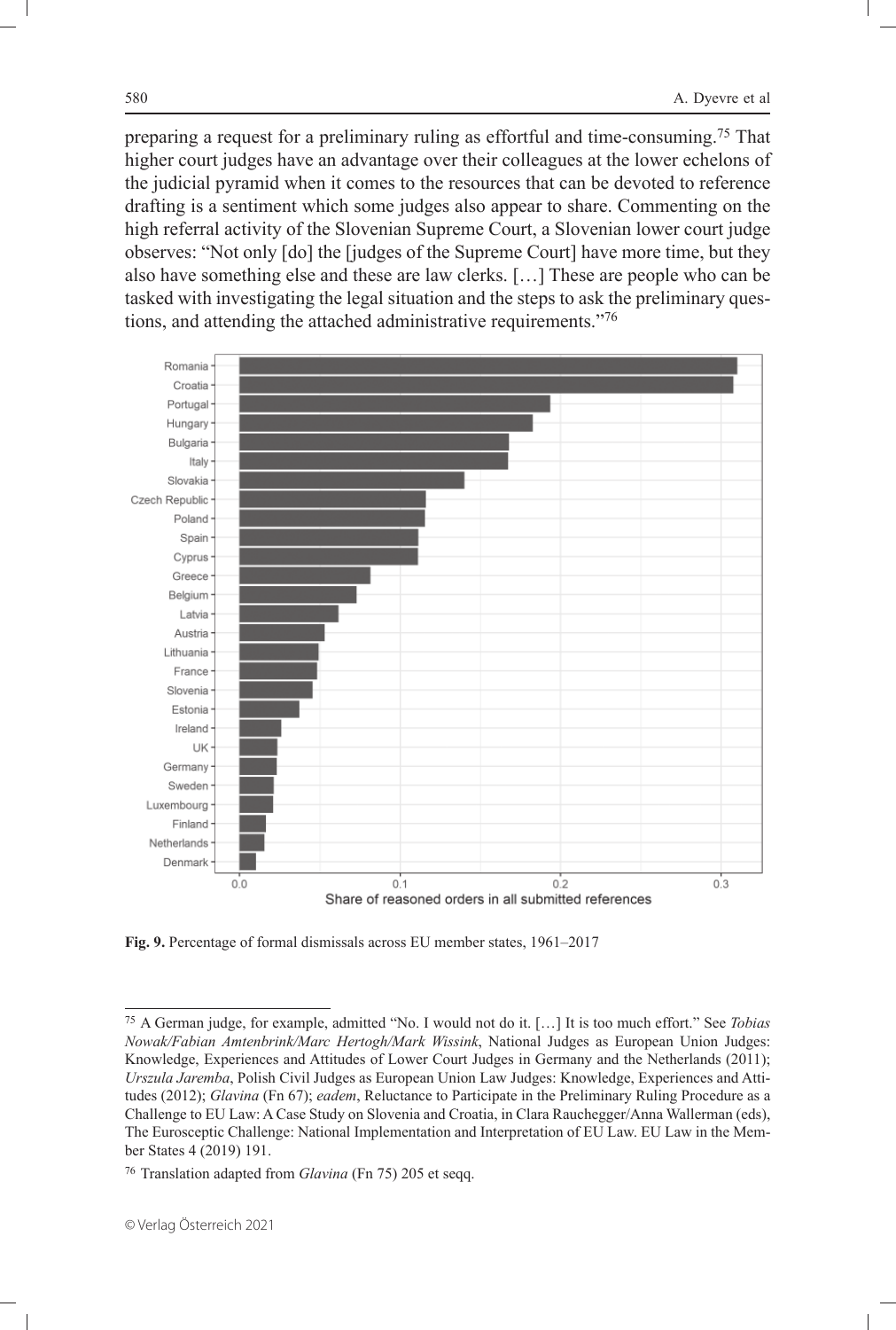Some scholars warned that reasoned orders might have an adverse effect on the willingness of national judges to participate in the preliminary ruling system,<sup>77</sup> notably in new member states where courts have no experience with EU law.78 This "fear of rejection" was further echoed in a European Parliament's report on the role of the national judge in the European judicial system.79 In qualitative interviews, national judges speak of the fear to see their ignorance of EU law exposed by the Court of Justice.80

As discussed above, the conditions governing the disposition of references by way of reasoned orders do not turn the ECJ's docket into a discretionary docket. "Manifestly inadmissible", "clearly deduced" and "reasonable doubt" do not give the Luxembourg Court's judges the power to freely pick and choose references and dismiss the rest by reasoned orders. On the judicial discretion continuum (Fig. 3), the Court's case selection scheme is definitely closer to a strict mandatory docket than to a US-style discretionary one. But even so, admissibility criteria are still sufficiently vague to allow the Court to take into account the current level of available judicial resources. There are shades of "manifestly", "clearly" and "reasonable" that leave some wiggle room for interpretation. This modicum of discretion affords the Court the possibility to take into account resource management considerations. Figure 10 shows that there is a strong, positive association between the probability that a reference will be disposed of by a reasoned order and the overall number of cases – all procedures included – on the Court's docket. In other words, a referring court is more likely to face an order when there are more cases awaiting resolution. Our back-ofthe-envelope calculation suggests that the effect is appreciable. An increase in the Court's backlog from 0 to 1.000 increases the probability of a case being ruled by order by 26 %. From a statistical perspective, this effect is strongly significant – in other words, the association is very unlikely to be the result of pure chance.<sup>81</sup> What is more, the curve in Fig. 10 shows that the marginal probability that a reference results in a reasoned order increases as the size of the backlog goes up: adding one case to the Court's backlog has a stronger effect on the proportion of orders when the Court already has 800 pending cases than when it has only 200. Similar patterns of relationship between dismissals and backlogs have been found in other legal contexts.<sup>82</sup>

<sup>77</sup>*Maarten Vink/Monica Claes/Christine Arnold*, Explaining the Use of Preliminary References by Domestic Courts in EU Member States: A Mixed-Method Comparative Analysis (2009).

<sup>78</sup>*Bobek* (Fn 65) 1620.

<sup>79</sup> European Parliament, The Role of the National Judge in the European Judicial System, 6 April 2008, <http://www.europarl.europa.eu/sides/getDoc.do?type=REPORT&reference=A6-2008-0224&language=EN> (18.11.2019).

<sup>80</sup>*Glavina* (Fn 75) 205 et seq.

<sup>&</sup>lt;sup>81</sup> The effect is robust to different specifications, such as controlling for cases which are joined or removed from the docket.

<sup>82</sup>*Richard A. Posner*, How Judges Think (2008); *Epstein/Landes/Posner* (Fn 10); *Ahmed E. Taha*, Publish or Paris? Evidence of How Judges Allocate Their Time, American Law and Economics Review 1 (2004) 1; *Stephen J. Choi/Mitu Gulati/Eric A. Posner*, What Do Federal District Judges Want? An Analysis of Publications, Citations, and Reversals, Journal of Law, Economics, and Organization 3 (2012) 518.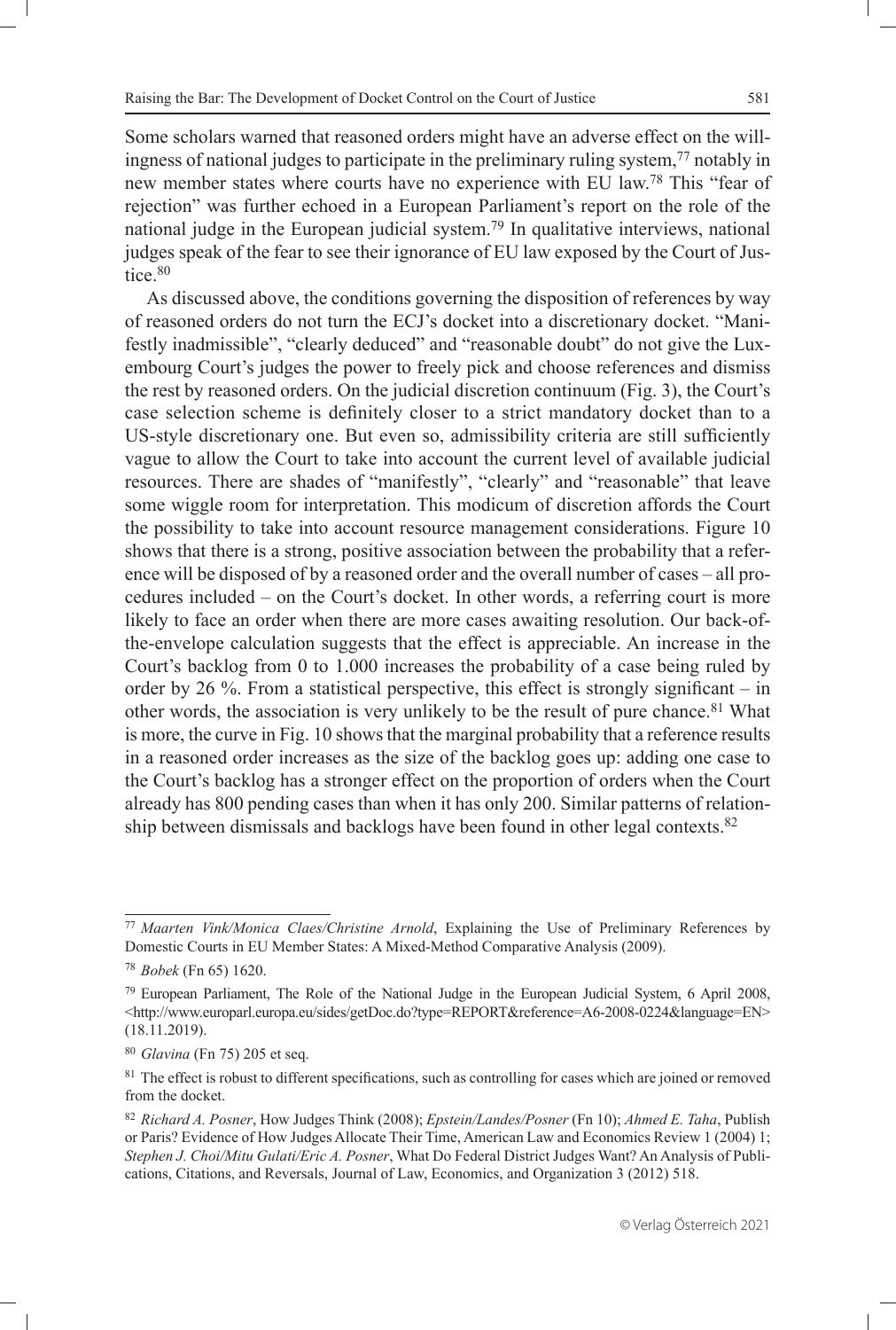

Fig. 10. Relationship between backlog and the probability that a reference will result in a reasoned order<sup>83</sup> Note: grey band represents 95 % confidence margin.

This finding constitutes perhaps the best illustration of the distinction between the paper rules and the real rules discussed in the introduction. The paper rules – whether it is the Court's doctrines, its Rules of Procedure or the Treaties – do not make mention of the number of cases on the Court's docket as an admissibility requirement. However, our quantitative analysis reveals that it is a practice that obeys a robust pattern of regularity. While this does not mean that the paper rules do not matter, it clearly shows that they do not capture all aspects of the Court's docket management policy. The real rules – in the sense used by American legal realists  $84$  – that govern the admissibility of references and the recourse to reasoned orders are more complex and reflect considerations that the official rules do not make fully explicit.

<sup>&</sup>lt;sup>83</sup> The plot is generated by regressing the log-odds of the ECJ issuing an order (as opposed to a judgment) on the number of cases pending before it at the time the decision is issued. Subsequently, the exponentiated estimated coefficients are used to predict the probability of an order given any level of backlog. Here we look at backlog values of 0 to 1.100 pending cases, because this is historically the approximate range of pending cases at various points time at the Court, but we could predict the probability of an order at higher values as well. We model the overall relationship using the logistic function, so the overall curve has a sigmoidal shape until it reaches 100 % probability. This means the probability of orders would keep rising sharply beyond the currently realistic range of backlog values.

<sup>84</sup> *Llewellyn* (Fn 4).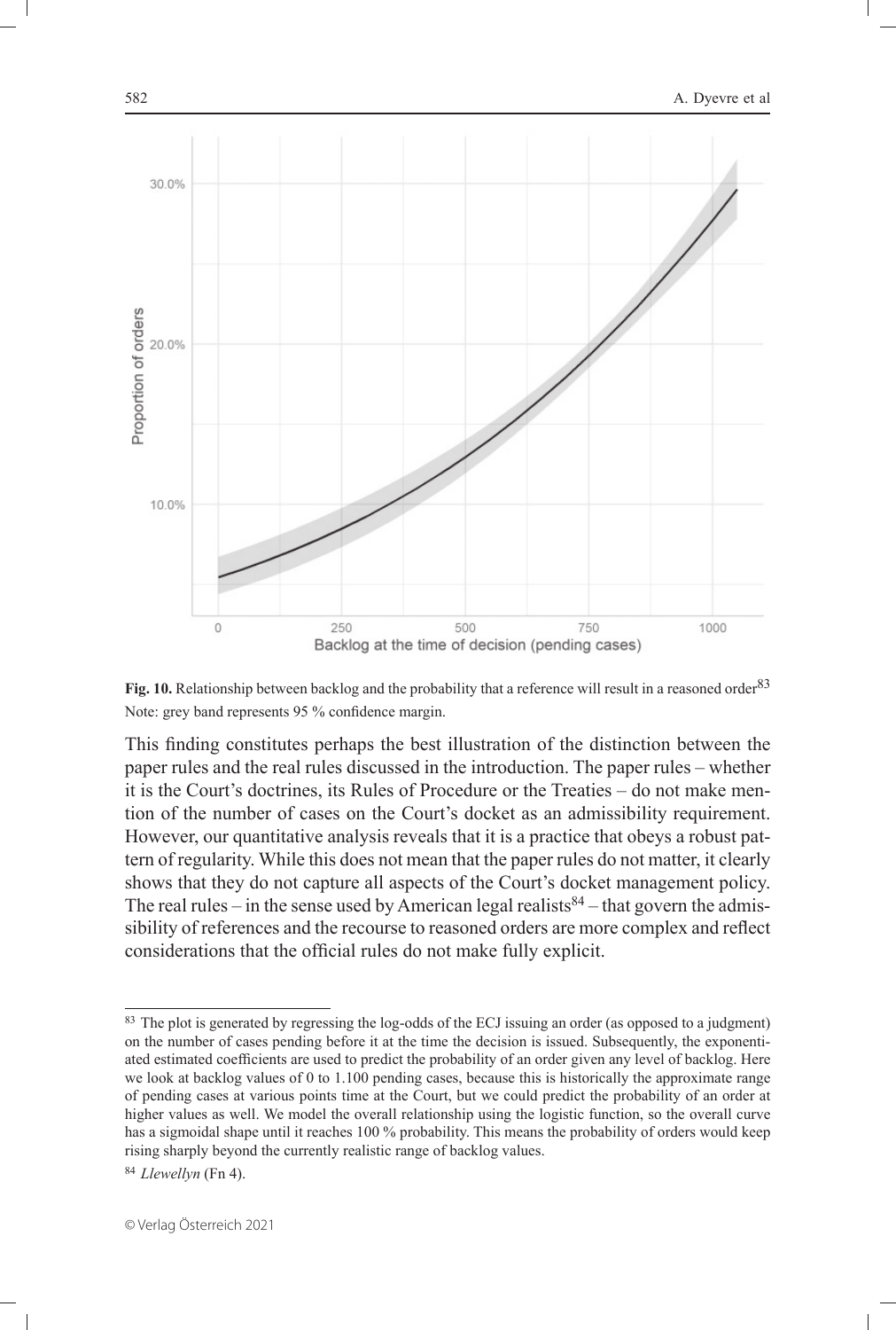## **VII. Conclusion**

In this Essay, we examined the emergence and evolution of the ECJ's docket control policy with respect to Article 267 TFEU. To paint a comprehensive and accurate picture of the Court's practices, we applied methodology blending doctrinal and quantitative analysis. We suggested that the evolution of the docket control policy of the ECJ can be likened to the evolution of an academic journal. Like a new journal seeking to boost submissions, the ECJ, as a new and relatively unknown judicial player, was eager to boost the number of referrals. But EU law and the Court have come a long way. The mutually reinforcing effects of greater institutional prominence and increasing referral activity have turned the ECJ into the judicial equivalent of a top academic journal with high impact factor. Yet the rising inflow of submissions, which has resulted in longer proceedings and an accumulating backlog, has put a strain on the Court's resources. As have courts elsewhere, the ECJ has responded to this challenge by tightening access, although without embracing a US *certiorari*-style approach to case selection.

The consequence for domestic courts is that it has become harder to get published in the ECJ journal – at least, if by publication, we mean a full ECJ judgment. The ECJ expects higher quality and true originality. Some courts, notably in central and southern member states, have found it harder to adapt to these more demanding standards. Yet the admissibility criteria codified in the Court's Rules of Procedure are not applied mechanically. Among other things, their application seems to be influenced by the size of the ECJ's docket at the time of submission. As well as for the national judges who contemplate a request for a preliminary ruling, these findings are important for litigants who often play a key role in persuading courts to submit references. While our analysis suggests that looking at the Rules of Procedure is essential to understand the ECJ's priorities and expectations, it also shows why it might be insufficient and why it is also useful to understand admissibility from a quantitative case management perspective.

### **References**

*Anthony Arnull*, Case Note on the Telemarsicabruzzo Case, Common Market Law Review 2 (1994) 377.

- *Anthony Arnull*, Judicial Architecture or Judicial Folly? The Challenge Facing the European Union, European Law Review 24 (1999) 516.
- *Catherine Barnard/Eleanor Sharpston*, The Changing Face of Article 177 References, Common Market Law Review 5 (1997) 1113.
- *Elspeth Berry/Matthew J. Homewood/Barbara Bogusz*, Complete EU Law: Text, Cases, and Materials (2019).
- *Michal Bobek*, A New Legal Order, or a Non-Existent One? Some (Early) Experiences in the Application of EU Law in Central Europe, Croatian Yearbook of European Law & Policy 2 (2006) 265.
- *Michal Bobek*, Learning to Talk: Preliminary Rulings, the Courts of the New Member States and the Court of Justice, Common Market Law Review 6 (2008) 1611.
- Michal Bobek (ed), Central European Judges Under the European Influence: The Transformative Power of the EU Revisited (2015).
- *Michal Bobek*, Talking Now?: Preliminary Rulings in and from the New Member States, Maastricht Journal of European and Comparative Law 4 (2014) 782.

*Morten Broberg/Niels Fenger*, Preliminary References to the European Court of Justice (2014).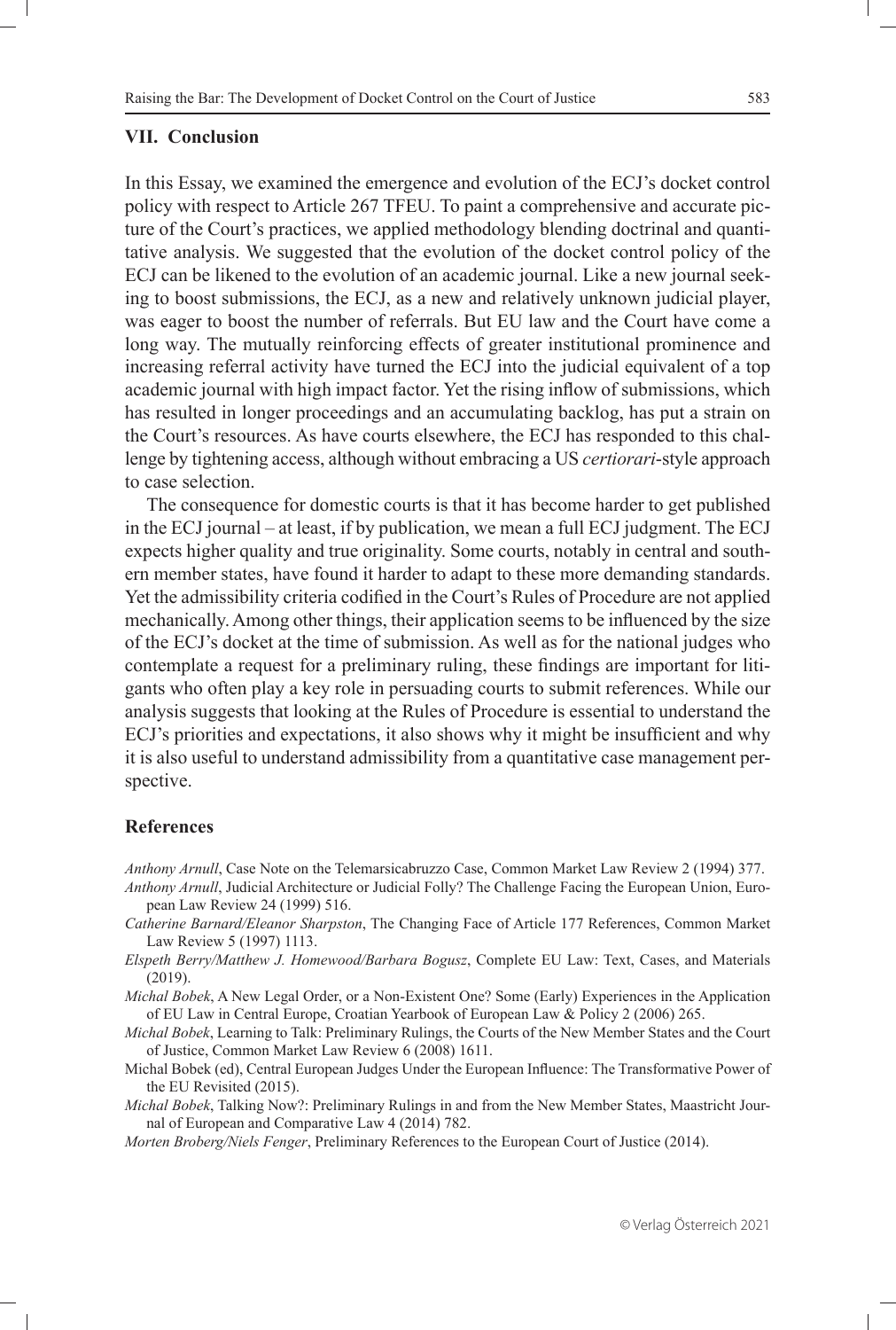- *Stephen J. Choi/Mitu Gulati/Eric A. Posner*, What Do Federal District Judges Want? An Analysis of Publications, Citations, and Reversals, Journal of Law, Economics, and Organization 3 (2012) 518.
- *Tom S. Clark/Aaron B. Strauss*, The Implications of High Court Docket Control for Resource Allocation and Legal Efficiency, Journal of Theoretical Politics 2 (2010) 247.
- *Court of Justice*, Court of Justice of the European Communities Note for Guidance on References by National Courts for Preliminary Rulings, Common Market Law Review 5 (1997) 1.

*Paul Craig*, Standing, Rights, and the Structure of Legal Argument, European Public Law 4 (2003) 493. Paul Craig/Gráinne de Búrca (eds), The Evolution of EU Law<sup>2</sup> (2011).

- *Péter Cserne*, Formalism in Judicial Reasoning: Is Central and Eastern Europe a Special Case?, in Michal Bobek (ed), Central European Judges Under the European Influence: The Transformative Power of the EU Revisited (2015) 23.
- *Adam Cygan*, Protecting the Interests of Civil Society in Community Decision Making the Limits of Article 230 EC, ICLQ 4 (2003) 995.
- *Arthur Dyevre/Monika Glavina/Angelina Atanasova*, Who Refers Most? Institutional Incentives and Judicial Participation in the Preliminary Ruling System, Journal of European Public Policy 6 (2020) 912.
- *Stefan Enchelmaier*, No-One Slips Through the Net? Latest Developments, and Non-Developments, in the European Court of Justice's Jurisprudence on Art. 230(4) EC, Yearbook of European Law 1 (2005) 173.
- *Lee Epstein/William M. Landes/Richard A. Posner*, The Behavior of Federal Judges: A Theoretical and Empirical Study of Rational Choice (2013).
- *Diana-Urania Galetta*, European Court of Justice and Preliminary Reference Procedure Today: National Judges, Please Behave!, SSRN Scholarly Paper (2014).
- *Monika Glavina*, Judicial Hierarchy in the Preliminary Ruling Procedure: Exploring the Relationship Between the First and Second Instance Courts, European Papers – A Journal on Law and Integration 2 (2020) 799.
- *Monika Glavina*, Reluctance to Participate in the Preliminary Ruling Procedure as a Challenge to EU Law: A Case Study on Slovenia and Croatia, in Clara Rauchegger/Anna Wallerman (eds), The Eurosceptic Challenge: National Implementation and Interpretation of EU Law. EU Law in the Member States 4 (2019) 191.
- *Monika Glavina*, To Refer or Not to Refer, That Is the (Preliminary) Question, Croatian Yearbook of European Law and Policy 16 (2020) 25.
- *Attila Harmathy*, Codification in a Period of Transition, UC Davis L. Rev. 31 (1997) 783.
- *Jason Haynes*, Revisiting the Locus Standi of Private Applicants in Judicial Review Proceedings under CARICOM and EU Law: A Comparative Perspective, Commonwealth Law Bulletin 1 (2015) 59.
- *Pavel Holländer*, The Judge Today: A Barrier to a Postmodern Deconstruction or an Industrial Factory for Decision-Making, in Priban Jiří ea (eds), Systems of Justice in Transition. Central European Experiences since 1989 (2003) 77.
- *Niilo Jääskinen*, Through Difficulties towards New Difficulties Wandering in the European Judicial Landscape, King's College 15 February 2013, <https://www.kcl.ac.uk/law/research/centres/european/ Kings-College-Jaaskinen.pdf> (13.03.2020).
- *Francis G. Jacobs*, Recent and Ongoing Measures to Improve the Efficiency of the European Court of Justice, European Law Review 29 (2004) 823.
- *Jean Paul Jacqué/Joseph H. H. Weiler*, On the Road to European Union A New Judicial Architecture: An Agenda for the Intergovernmental Conference, Common Market Law Review 2 (1990) 185.
- *Urszula Jaremba*, Polish Civil Judges as European Union Law Judges: Knowledge, Experiences and Attitudes (2012).
- *Tom Kennedy*, First Steps towards a European Certiorari, European Law Review 18 (1993) 121.
- *Jan Komárek*, "In the Court(s) We Trust?" On the Need for Hierarchy and Differentiation in the Preliminary Ruling Procedure, European Law Review 32 (2007) 467.
- *Alexander Kornezov*, When David Teaches EU Law to Goliath: A Generational Upheaval in the Making, in Michal Bobek (ed), Central European Judges Under the European Influence: The Transformative Power of the EU Revisited (2015) 241.
- *Michał Krajewski*, The Many-Faced Court: The Value of Participation in Annulment Proceedings, European Constitutional Law Review 2 (2019) 220.
- *Zdenek Kühn*, The Application of European Law in the New Member States: Several (Early) Predictions, German Law Journal 3 (2005) 1.
- *Robert Lane*, Article 234: A Few Rough Edges Still, in Mark Hoskins/William Robinson (eds), A True European: Essays for Judge David Edward (2004) 327.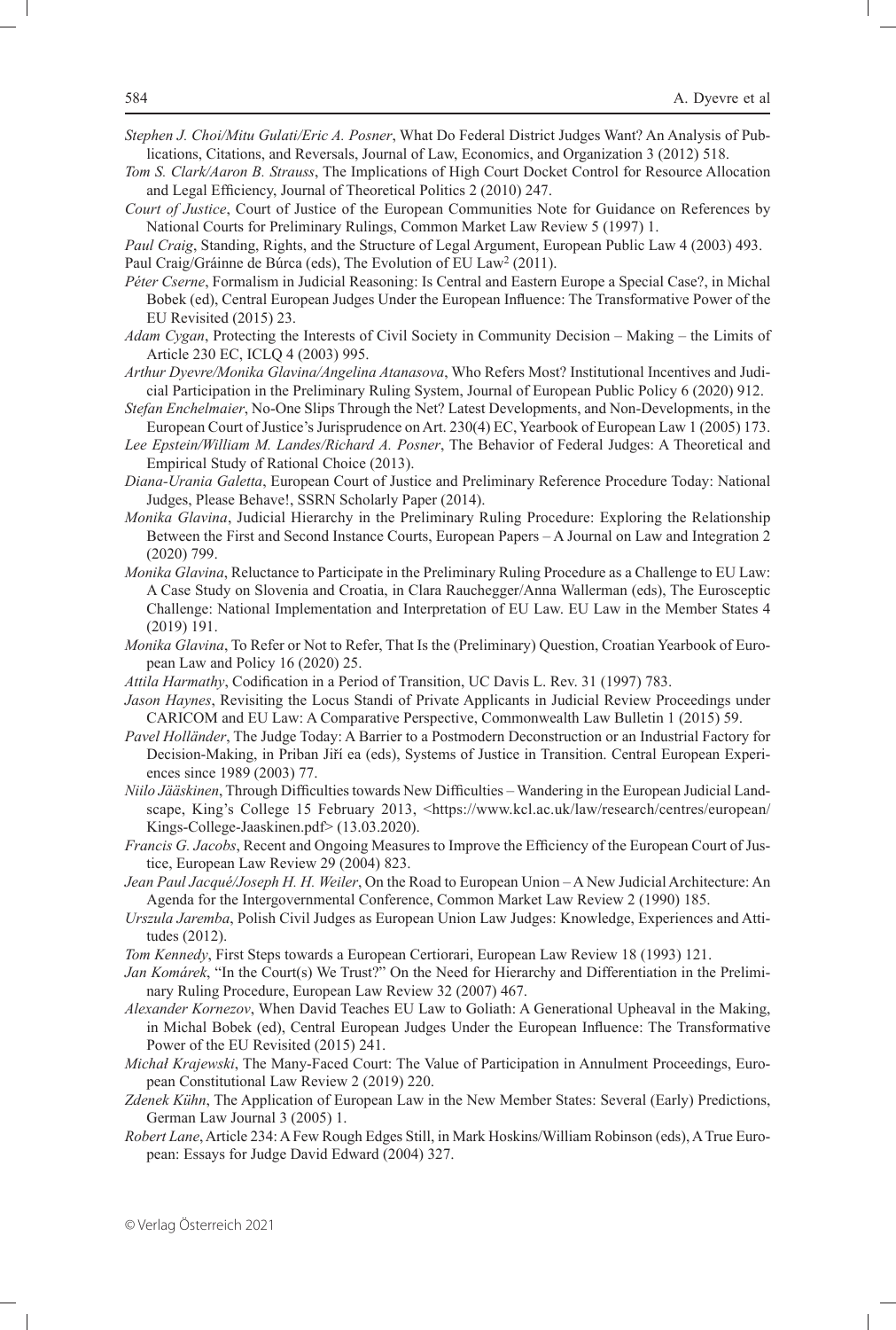- *Brian Leiter*, Rethinking Legal Realism: Toward a Naturalized Jurisprudence, Texas Law Review 1997, 267.
- *Laurie L. Levenson*, Cases of the Century, Loy. LAL Rev. 33 (1999) 585.
- *Karl N. Llewellyn*, A Realistic Jurisprudence the next Step, Colum. L. Rev. 30 (1930) 431.
- *Antoine Masson/Mary J. Shariff*, Legal Strategies: How Corporations Use Law to Improve Performance (2009).
- *Tobias Nowak/Fabian Amtenbrink/Marc Hertogh/Mark Wissink*, National Judges as European Union Judges: Knowledge, Experiences and Attitudes of Lower Court Judges in Germany and the Netherlands (2011).
- *David O'Keeffe*, Is the Spirit of Article 177 under Attack? Preliminary References and Admissibility, European Law Review 23 (1998) 509.
- *Michal Ovádek/Wessel Wijtvliet/Monika Glavina*, Who Matters Most? Measuring Importance in the EU Preliminary Reference System, European Journal of Legal Studies 1 (2020) 121.
- *Richard A. Posner*, How Judges Think (2008).
- *Hjalte Rasmussen*, Docket Control Mechanisms, the EC Court and the Preliminary References Procedure, in Henry G. Schermers (ed), Article 177 EEC: Experiences and Problems (1987) 83.
- *Hjalte Rasmussen*, Remedying the Crumbling EC Judicial System, Common Market Law Review 5 (2000) 1071.
- *Haakon Roer-Eide/Mariolina Eliantonio*, The Meaning of Regulatory Act Explained: Are There Any Significant Improvements for the Standing of Non-Privileged Applicants in Annulment Actions?, German Law Journal 9 (2013) 1851.
- *Hannes Rösler*, The Right to Refer to the European Court of Justice Should It Be Limited to the Courts of Last Instance?, in Kai Purnhagen/Peter Rott (eds), Varieties of European Economic Law and Regulation. Liber Amicorum for Hans Micklitz (2014) 835.
- *Marek Safjan*, Central and Eastern European Constitutional Courts Facing New Challenges: Ten Years of Experience, in Michal Bobek (ed), Central European Judges Under the European Influence: The Transformative Power of the EU Revisited (2015) 375.
- *Frederick Schauer*, Legal Realism Untamed, Tex. L. Rev. 91 (2012) 749.
- *Josephine Steiner/Lorna Woods/Philippa Watson*, Steiner & Woods EU Law (2012).
- *Matthew C. Stephenson*, Legal Realism for Economists, Journal of Economic Perspectives 2 (2009) 191.
- *Alec Stone Sweet*, Governing with Judges: Constitutional Politics in Europe (2000).
- *Alec Stone Sweet*, The Judicial Construction of Europe (2004).
- *Hugo Storey*, Preliminary References to the Court of Justice of the European Union (CJEU) (2010).
- *Sarah E. Strasser*, Evolution & Effort: The Development of a Strategy of Docket Control for the European Court of Justice & the Question of Preliminary References, Jean Monnet Working Paper (Jean Monnet Chair 1995).
- *Ahmed E. Taha*, Publish or Paris? Evidence of How Judges Allocate Their Time, American Law and Economics Review 1 (2004) 1.
- *Takis Tridimas*, Knocking on Heaven's Door: Fragmentation, Efficiency and Defiance in the Preliminary Reference Procedure, Common Market Law Review 40 (2003) 9.
- *Maarten Vink/Monica Claes/Christine Arnold*, Explaining the Use of Preliminary References by Domestic Courts in EU Member States: A Mixed-Method Comparative Analysis (2009).
- *Joseph H. H. Weiler*, The Transformation of Europe 100 (1991).
- *Jan Zobec/Jernej Letnar Černič*, The Remains of the Authoritarian Mentality within the Slovene Judiciary, in Michal Bobek (ed), Central European Judges Under the European Influence: The Transformative Power of the EU Revisited (2015) 125.

#### **Cases**

ECJ 06.04.1962 Case C-13/61 (Bosch) ECLI:EU:C:1962:11.

ECJ 30.06.1966 Case C-61/65 (Vaassen-Göbbels) [1966] ECLI:EU:C:1966:39.

- ECJ 06.05.1971 Case C-1/71 (Cadillon) ECLI:EU:C:1971:47.
- ECJ 28.06.1978 Case C-1/78 (Kenny) ECLI:EU:C:1978:140.

ECJ 27.06.1979 Case C-105/79 (Godard) ECLI:EU:C:1979:168.

ECJ 27.06.1979 Case C-68/80 (Hayange) ECLI:EU:C:1980:76.

ECJ 11.03.1980 Case C-104/79 (Foglia v Novello) ECLI:EU:C:1980:73.

ECJ 12.03.1980 Case C-68/80 (Hayange Sonacotra v Ahmed Belaid) ECLI:EU:C:1980:76.